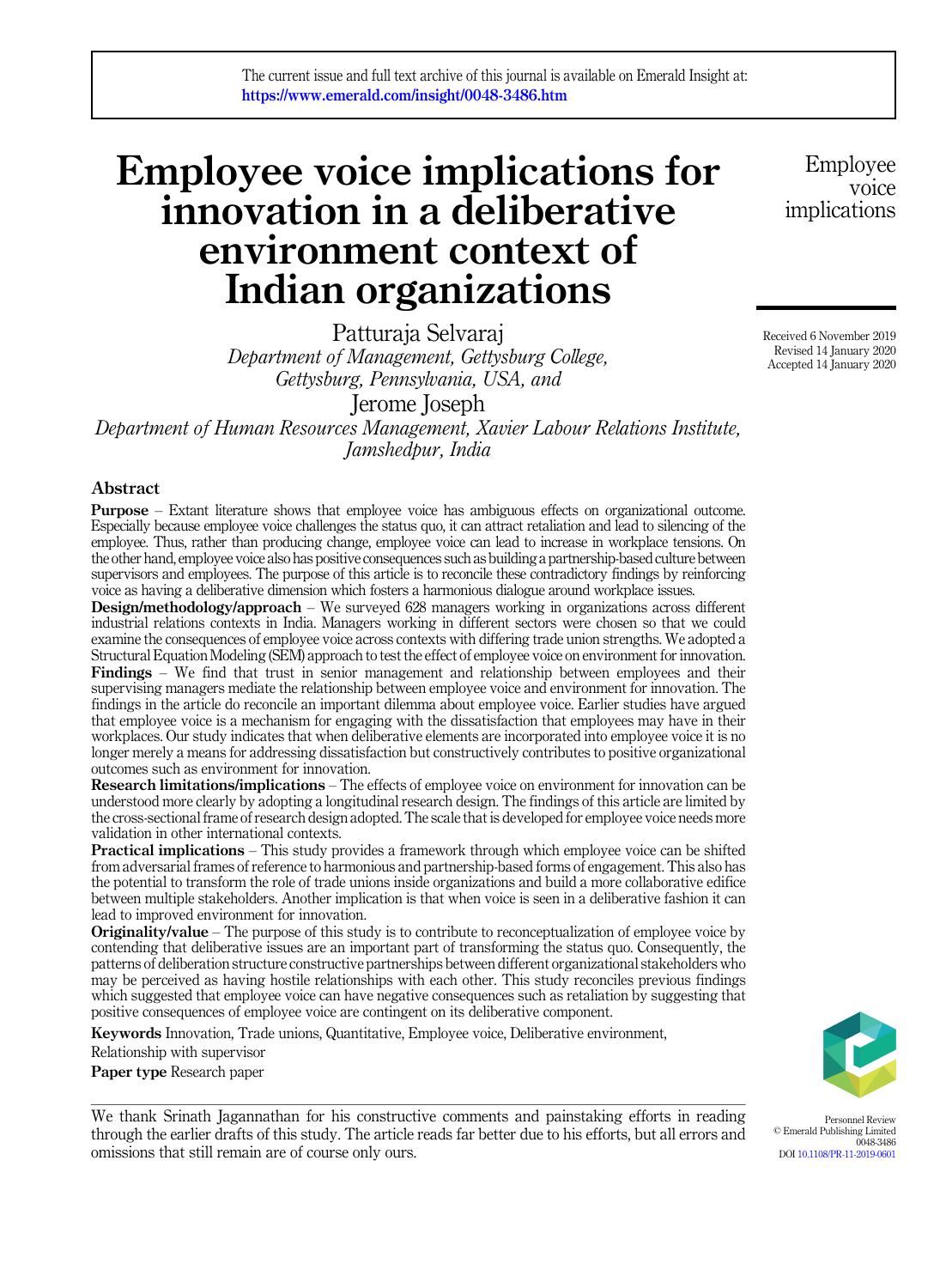## Introduction

The influence of employee voice on organizational processes in finding solutions to workrelated problems has been an important concern (Janssen *et al.*, 1998). Voice is defined as "the provision of information from a source to a target in the hope that the target will take action for a collective" (Detert *et al.*, 2013, p. 626). Because employee voice is of many types such as prosocial, grievance filing, whistleblowing, informal complaints and participation in constructive suggestions (Detert and Trevino, 2010), we follow Klaas *et al.* (2012, p. 314) in adopting an integrative approach to employee voice so as to "facilitate the productive use of workplace voice". It is interesting to note that important advances in social theories such as deliberative democracy, which deal with issues of voice at a broader social level (Habermas, 1989) have largely been neglected in human resource management research.

Deliberative democracy implies that "actors should settle their differences through deliberation, and they should refrain from using non-persuasive methods" (Fung, 2005, pp. 398–399). Studying employee voice from a deliberative democratic perspective can help in reconciling findings, which suggest adverse consequences for employees engaging in voice behaviours such as erosion of psychological safety (Detert and Burris, 2007; Van Dyne and LePine, 1998).

Employee voice involves challenging the status quo with a view to improve organizational processes (Chan, 2014; Detert and Burris, 2007; Van Dyne and Le Pine, 1998) and foster greater innovation (Morrison and Milliken, 2000). Employees are averse to expressing voice in the context of personal and behavioural controls imposed on them (Chan, 2014). Employee voice can have both negative and (Detert *et al.*, 2013) positive consequences for organizations (Morrison and Milliken, 2000). Recently, Detert *et al.* (2013) posited that employee voice has negative consequences when the recipient of voice is relatively powerless in the organization, whereas it has positive consequences if the recipient is a powerful agent in the organization (Detert *et al.*, 2013). However, such a finding, normalizing power differences, is contradictory with other findings, which suggest that power distance has a negative impact on employee voice (Chan, 2014).

Innovation is defined as the development and implementation of new ideas (Carmeli and Spreitzer, 2009) and is linked to employee voice. There are three main difficulties in understanding the linkage between voice and innovation. First, the personality trait of being innovatively predisposed is considered necessary for innovation (Janssen *et al.*, 1998). Second, although innovation is related to employee satisfaction (Janseen *et al.*, 1998), employee voice has been argued to be related to employee dissatisfaction (Detert *et al.*, 2013). Third, because employee voice is seen as a consequence of supervisory support (Detert and Burris, 2007), employees' contribution to innovation may be constrained (Morris *et al.*, 1993).

In order to overcome these difficulties, we integrate deliberative democracy and employee voice perspectives, which has two advantages. First, deliberative democracy focuses on transparency and accountability (Healy, 2011, p. 295), which are necessary for strengthening the relationship between voice and environment for innovation. Second, deliberative democracyperspectives can be helpful in reconciling tensions between collective and individual forms of employee voice and the role of trade unions (Barnes *et al.*, 2008).

The key contribution of this study is twofold. First, we explore the research question of how organizational constraints on voice can be overcome for channelizing voice as an input for a more conductive environment for innovation. Second, we also make a methodological contribution by developing new scales for measuring employee voice and environment for innovation.

We empirically test our proposed framework using structural equation modelling (SEM) technique using data collected from 628 employees from five sectors of Indian industry namely telecommunication, information technology, manufacturing, pharmaceuticals and banking. These sectors were chosen because they represent a mix of knowledge economy and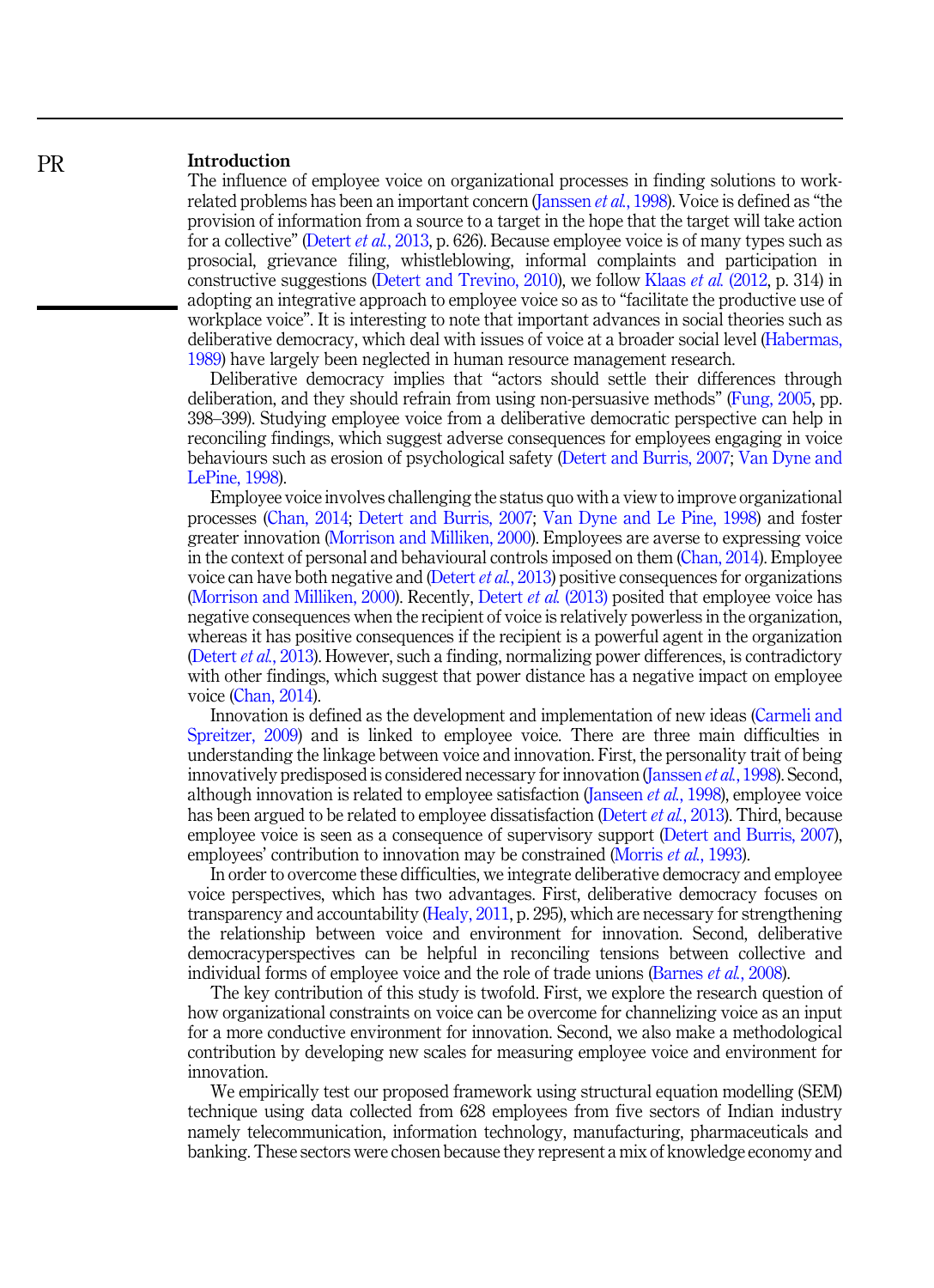traditional businesses offering a range of contexts in the form of unionised and non-unionised workplaces.

Employee voice implications

## Theory and conceptual framework

## *Deliberative democracy*

With its focus on transparency and accountability, deliberative democracy has the potential to overcome personality-centred conceptualisations of employee voice and innovation. In the context of trade union decline, employee voice can be seen as an alternative form of participation (Holland *et al.*, 2012). In such contexts, when personality becomes the primary driver of organizational change (Chan, 2014), employees may experience a higher amount of insecurity. Such insecurities can be overcome by adopting the principles of deliberative democracy based on practical compromise (Habermas, 2001) which are compatible with a neo-pluralist industrial relations conceptualisation of employee voice.

Employee voice has organizational implications beyond engagement with negative experiences (Hirschman, 1970). Employee voice premised on the principle of transparency can lead to product innovation and continuous process improvement (Bernstein, 2012). In this context, it is important to note that deliberative democracy involves the willingness to acknowledge the concerns of others and engage in a process of sincere deliberation (Tarnopolsky, 2007). These processes help in discussion and sharing of new ideas more freely, thus facilitating innovation (Nonaka, 1994). Deliberative democracy expands the possibility of discussion among multiple stakeholders (Habermas, 2001). Therefore, a greater degree of trust and partnership can develop between multiple stakeholders and aid the processes of voice (Upchurch *et al.*, 2006). These processes of voice can enhance the quality of administrative and governing processes, thereby leading to a greater degree of satisfaction among multiple stakeholders.

### *Hypothesis development*

*Employee voice and environment for innovation.* An informal bottom-up approach may be necessary for employees to contribute to innovation through their voice behaviours (Teglborg-Lefevre, 2010). Employee voice is an important mechanism for mobilizing the knowledge and creativity of employees for innovation (Lee *et al.*, 2010). Deliberative democracy literature also suggests that voice mechanisms can lead to participation of people in deliberative spaces leading to efficient policymaking and enhanced well-being (Barnes, 2008). Furthermore, employee voice facilitates a culture of informal negotiations within the organization (Holland *et al.*, 2012) and contributes to an organizational ethos of creative inputs and discussions which facilitates a positive environment for innovation.

Furthermore, it is interesting to note that human capital by itself has been shown to have a negative effect on innovation (Subramaniam and Youndt, 2005); it is only the interaction of human capital with social capital that leads to innovative outcomes (Hargadon and Sutton, 1997). Although it can be argued that voice which enhances social capital can moderate the relationship between human capital and innovation, from a standpoint of deliberative democracy theory, we contend that deliberative environments are strong repositories of tacit knowledge (Habermas, 1989). Especially because human capital has a negligible impact on incremental innovation (Subramaniam and Youndt, 2005), we believe that rather than a moderating impact, employee voice which draws upon deliberative orientations can have a direct positive impact on an environment for innovation.

*H1.* Employee voice has a positive impact on environment for innovation.

*Employee voice and relationship with supervisory manager.* Employee voice leads to greater autonomy and harmonious relationships between supervisors and employees (Cox *et al.*,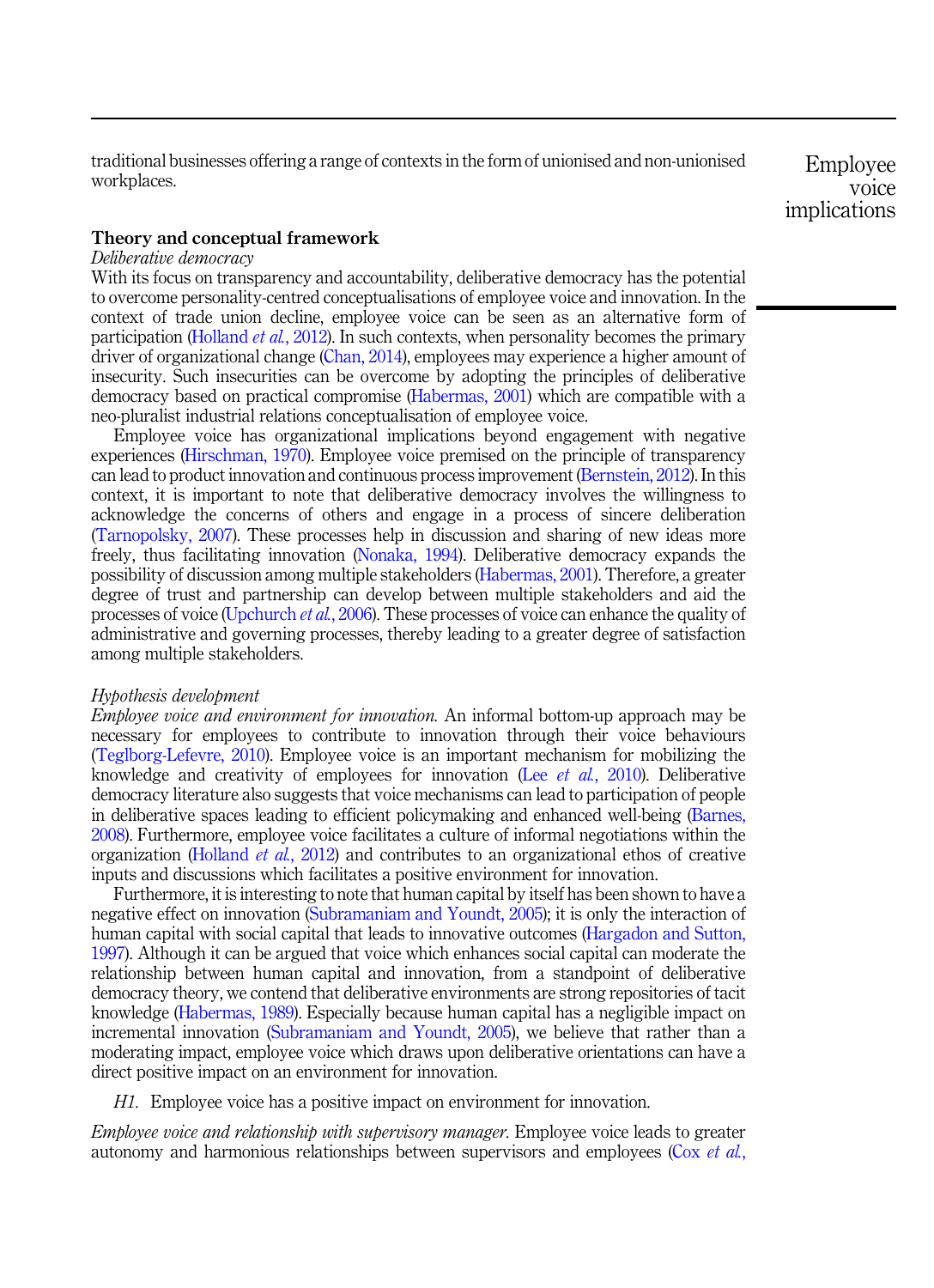2006). From a deliberative democracy perspective, autonomy and experimentation are important aspects of voice (Festenstein, 2004). The primary requirement for fostering experimental attitudes in the workplace is the existence of extensive voice mechanisms. Through these mechanisms, employees may obtain an opportunity to voice their ideas and suggestions and outline the constraints under which they are functioning. On the other hand, the absence of voice mechanisms could lead to an escalation of conflicts. However, when managers acknowledge employee voice, their relationship with employees is strengthened (Cox *et al.*, 2006), leading to better cooperation among them.

*H2.* Employee voice has a positive impact on the relationship between employees and their supervising managers.

*Employee voice and trust in senior management.* Because employee voice engenders trust of employees in senior management (Holland *et al.*, 2012), it can facilitate better discussions with employees on a range of issues. Employee involvement entails institutionalisation of voice mechanisms whereby the distrust and suspicion between management and employees can be reduced (Farndale *et al.*, 2011). Voice mechanisms provide employees with opportunities to share their opinions leading to greater trust and harmonious relations between employees and senior management (Boxall and Purcell, 2011). Deliberative democracy theorists propose that a breakdown in trust leads to a closure of communication channels and workable agreements (Dryzek, 2013). On the other hand, management trustworthiness and fairness enhance the confidence of employees and enable them to contribute to innovation.

*H3.* Employee voice has a positive impact on employees' trust in senior management in an organization.

*The mediating effect of relationship with supervising manager and trust in senior management on environment for innovation.* Internalization of values and commitment towards innovation is increased because of strong relationships between employees and their supervising managers (Neves and Caetano, 2009). The prevalence of cooperation and consensus between employees and their supervising managers facilitates development of organizational processes and capabilities required for innovation (Teague and Roche, 2012). Along with strong relationships between employees and supervising managers, trust in senior management is also necessary for building a positive environment for innovation (Anderson *et al.*, 2014). Trust in senior management provides employees with the confidence to engage in innovative behaviours (Farndale *et al.*, 2011).

Trust, effective relationships between subjects and innovation are also central to the conceptualization of deliberative democracy, as the degree of tolerance towards diverse opinions is associated with the legitimacy of institutions (Habermas, 1985). An institution's legitimacy is associated with its commitment to innovation, openness, tolerance, diversity and dissent (Habermas, 1985). Managerial accountability for the well-being of employees can facilitate an environment for innovation to a great extent. Senior management can demonstrate its commitment to employees' well-being by empowering, defusing group thinking and preventing polarization of values, all of which are key elements of deliberative democracy practice (Karpowitz *et al.*, 2009).

Trust in senior management is likely to mediate the relationship between voice and environment for innovation as trust signifies the credibility and legitimacy of senior executives in making important organizational decisions (Albrecht and Travaglione, 2003). Similarly relationship with supervisor is an important element of tangible experience in the workplace as it helps in improving positive experiences and attenuating negative experience (Zhang *et al.*, 2008). Thus, it is likely that relationship with supervisor will mediate the effect of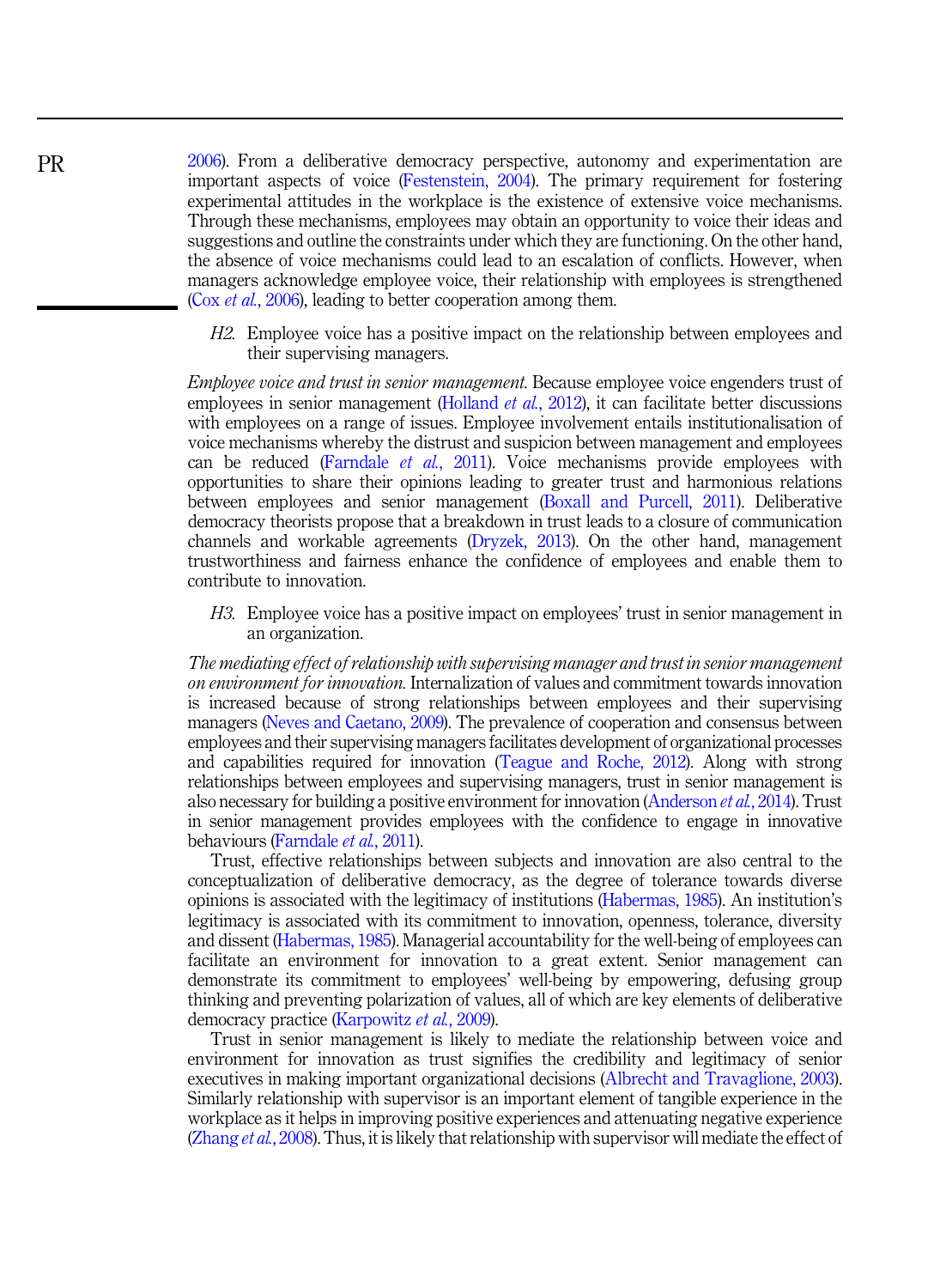employee voice on environment for innovation as it helps in reducing stressors and brings out the best from employees.

- *H4a.* Employee relationships with supervising managers positively mediate the relationship between employee voice and environment for innovation.
- *H4b.* Employee trust in senior management positively mediates the relationship between employee voice and environment for innovation.

Figure 1 integrates these hypotheses in a conceptual framework.

In the above model, we are thus positing a general framework indicating that employee relationships with supervising managers and employee trust in senior management positively mediate the relationship between employee voice and environment for innovation. The consequences of employee voice need to be managed in order to keep voice functional and within the deliberative realm (Farndale  $et$   $al$ ,  $2011$ ). The functionality of voice is contingent upon trust in senior management and relationship with supervising managers. In the absence of these factors, voice may take more hostile turns and produce potentially negative outcomes (Detert and Trevino, 2010). Thus, by overcoming some of the negative expressions of voice, relationship with supervising manager and trust in senior management play a crucial role in mediating the positive effect of employee voice on environment for innovation

### Method

## *Sample and data collection*

The study population comprised private and public firms in five sectors of Indian industry including the following: (1) telecommunication; (2) information technology; (3) manufacturing; (4) pharmaceuticals and (5) banking. We chose these sectors because they represent different industrial relations contexts in terms of the relative strength of trade unions. We used Prowess Release 3.1 database from the Centre for Monitoring Indian Economy (CMIE) to identify the firms of the five-targeted sectors. In addition, we also collected data from some unlisted private firms. Collecting data from unlisted firms was helpful in accounting for industrial relations frameworks which rely more on informal relationships between management and trade unions rather than formal systems of engagement.

### *Data collection strategy*

We developed the survey and collected the data for this study in the following three stages: (1) qualitative field interviews; (2) pretest and (3) survey administration.



Figure 1. Conceptual framework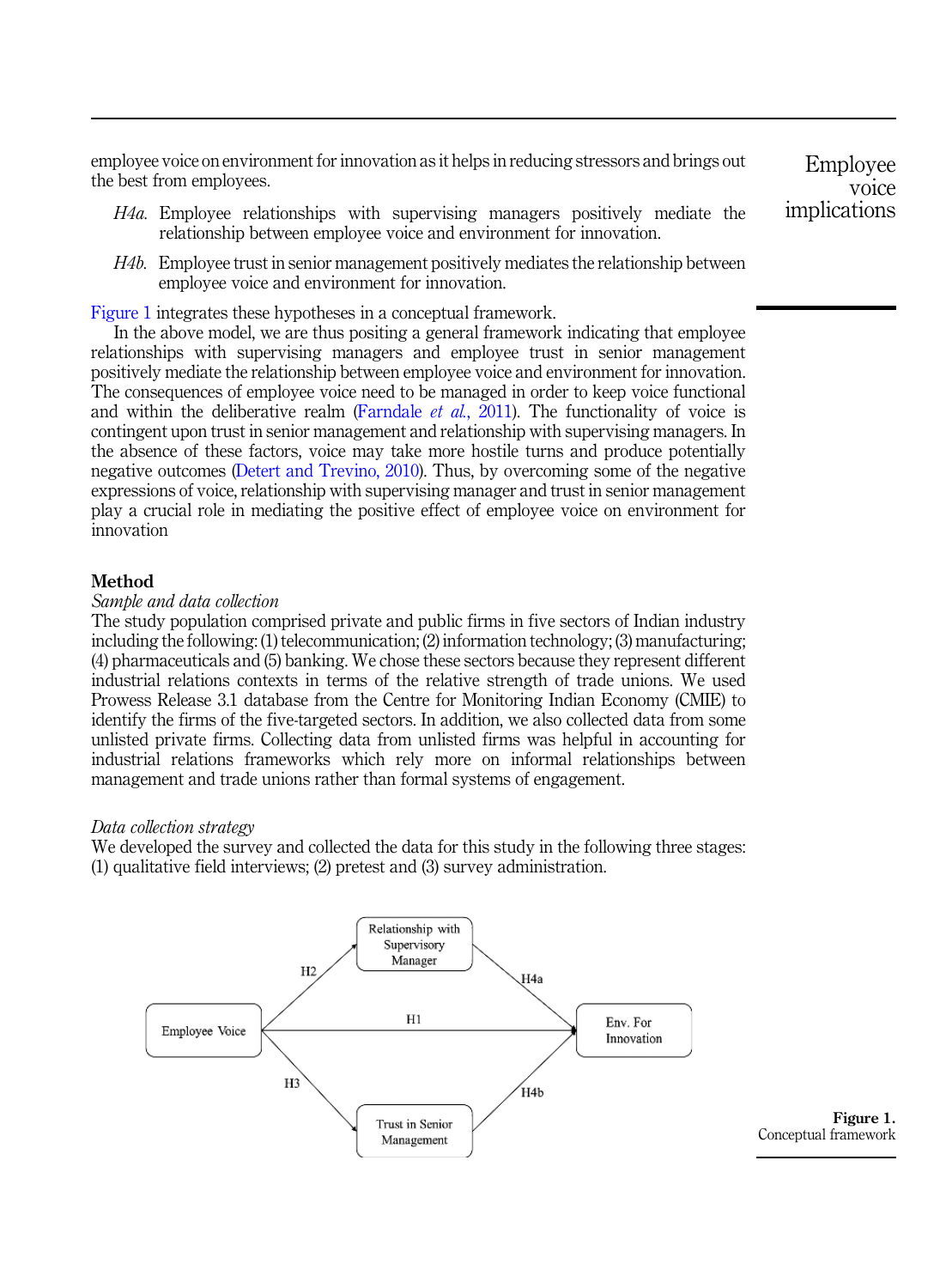We conducted 10 explorative interviews with four academics and six HR managers conversant with the field to clarify the content and structure of the study framework. Each interview lasted between 60 and 90 min. The details of the interviews are given in Table I. Next, we contacted 16 HR managers for the pretest of the survey out of which 10 agreed to participate. After completing the pretest, we conducted interviews with them. Based on their feedback, we finalized the format of the survey. Finally, we collected data from June 2013 to November 2013 by posting questionnaires to employees in organizations. The survey was also translated into Hindi because many employees were not familiar with English. Although these employees were working in managerial positions, they were working in medium scale

|                                                   | Narratives                                                                                                                                                                                                                                                                                                                                                                                                                                                                                                                                                                                                             | <b>Issues</b>                                                                                                                  | Pointers for developing<br>items                                    |  |  |
|---------------------------------------------------|------------------------------------------------------------------------------------------------------------------------------------------------------------------------------------------------------------------------------------------------------------------------------------------------------------------------------------------------------------------------------------------------------------------------------------------------------------------------------------------------------------------------------------------------------------------------------------------------------------------------|--------------------------------------------------------------------------------------------------------------------------------|---------------------------------------------------------------------|--|--|
|                                                   | "Many times as a manager I face<br>difficulties with young and brash<br>MBAs who are appointed as my<br>supervising managers. They don't have<br>patience to listen to voices of employees.<br>But they don't realize that they can get<br>nothing done without our cooperation.<br>Whenever I have faced difficulties with<br>these supervising managers, I have<br>walked up to them and told them $-$ will<br>you behave in this fashion with your<br>father or some other elder in the family?<br>This has made them more amenable to<br>listen to voices of workers"<br>HR manager in a pharmaceutical<br>company | The need for employee consultation as<br>an important form of voice                                                            | The need to listen to<br>voices of employees with<br>care           |  |  |
|                                                   | "The number of accidents had suddenly<br>increased during the past two months.<br>Workers were afraid to enter the<br>factory. Then we suggested some<br>changes such as re-designing some of<br>the equipment to our senior managers.<br>We had suggested simple changes. But<br>the management accepted these<br>changes and the number of incidents<br>reduced sharply"<br>HR manager in a manufacturing<br>company                                                                                                                                                                                                 | Deliberative environment for<br>innovation as being conducive for<br>positive changes                                          | The need to facilitate<br>suggestions for<br>incremental innovation |  |  |
| Table I.<br>Findings of qualitative<br>interviews | "We told our senior managers that the<br>number of rejections were increasing<br>because our targets for shop-floor<br>workers had increased. Earlier, greater<br>amount of time was available for rest.<br>Now the shop-floor workers did not<br>even have time to eat lunch. They were<br>forced to eat lunch on the shop-floor<br>itself while doing work. There is no<br>lunch break now. With this kind of a<br>situation, errors are bound to increase.<br>Workers need rest. Otherwise they will<br>be stressed"<br>HR manager in a manufacturing<br>company                                                    | Opportunity for deliberation as an<br>indicator for organizational capacity to<br>discuss negative consequences of<br>policies | An open culture of<br>critique leading to<br>greater voice          |  |  |

PR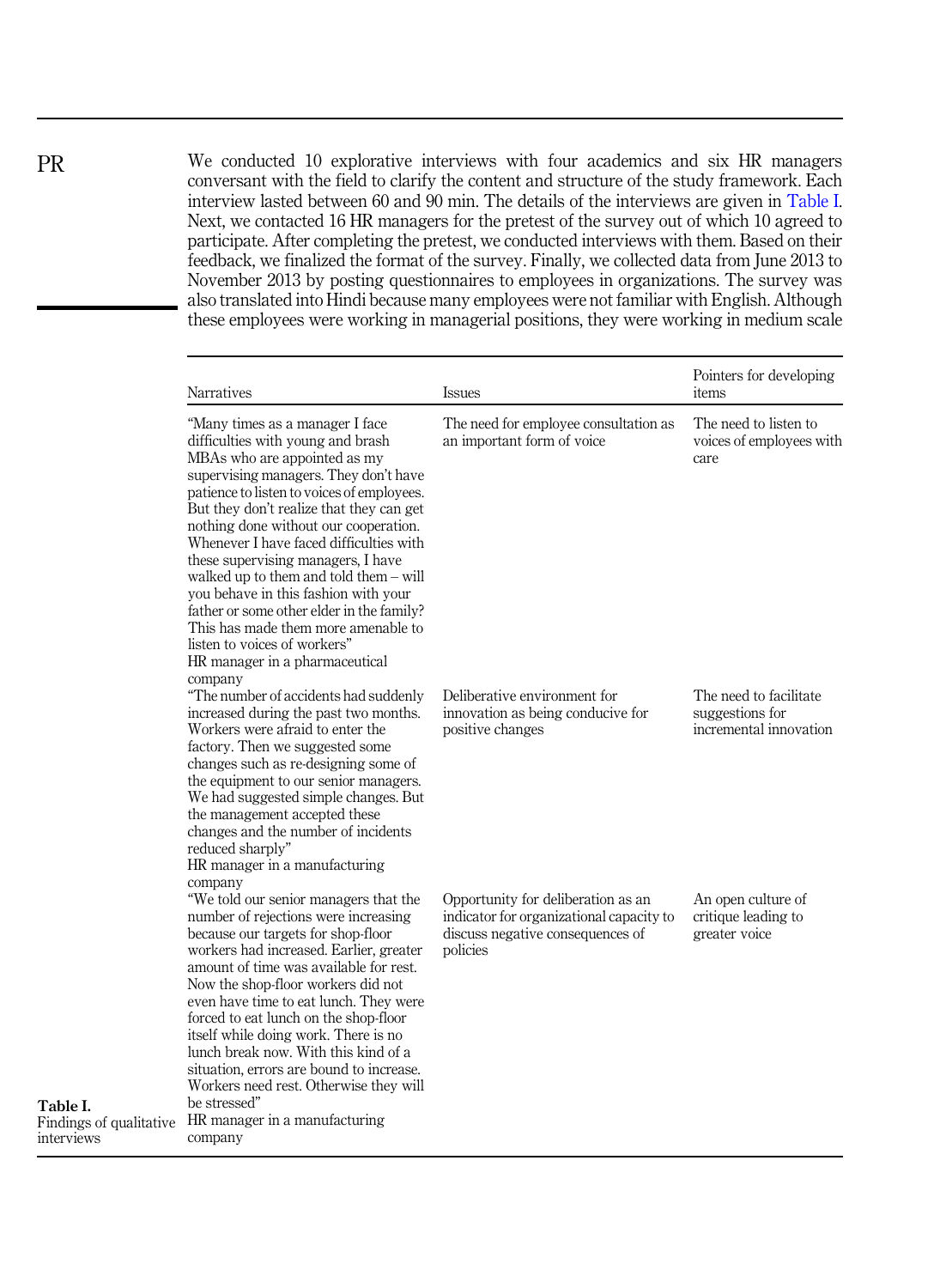organizations and were many times less comfortable in answering questions in English. Therefore, in order to ensure that they fully understood the questions, the questionnaire was translated into Hindi.

We released a total of 2,986 surveys to employees in  $362$  firms (telecommunication  $-57$ ; information technology – 83; manufacturing – 52; pharmaceuticals – 122 and banking – 48). Finally, we received 713 responses from 169 firms, out of which 628 surveys were usable, reflecting a response rate of 21.03 percent. Table II presents the sample characteristics.

#### *Measures*

We used multi-item scales for dependent and explanatory variables, with each item measured using a seven-point Likert type scale, with a score of 1 indicating very "strongly disagree", and a score of 7 indicating "very strongly agree". We followed DeVellis (2003) to generate the initial items for those study constructs for which reliable measures were not available. Where adequate measures were available, we adapted them from prior studies. We divided 628 usable cases into the following two parts: (1) one for assessing dimensionality, reliability and validity of the measures and (2) the other for testing the hypothesized model.

We generated the initial pool of items by paying close attention to the deliberative democracy literature and issues that were important within that literature. We then translated these issues into concerns that were relevant to organizational processes of voice and innovation. We generated at least thirty items each for each of the sub-dimensions of voice and innovation. We then established the face validity of these items by showing them to five HR managers and five academics. We eliminated those items about which enough consensus did not exist. We also rephrased some of the items based on the suggestions of our experts before collecting data to validate the measures.

| Respondent and firm characteristics    | $(\%)$                 |
|----------------------------------------|------------------------|
| Number of firms<br>Telecommunication   | 16.4                   |
| Information technology                 | 28.3                   |
| Manufacturing                          | 21.7                   |
| Pharmaceutical                         | 19.1                   |
| Banking                                | 14.5                   |
| Gender of respondents                  |                        |
| Males                                  | 62.4                   |
| Females                                | 37.6                   |
| Experience of the respondents (in yrs) |                        |
| $\leq$ 1                               | 3.2                    |
| $>1$ and $\leq 5$                      | 32.6                   |
| $>5$ and $\leq 10$                     | 22.7                   |
| $>10$ and $\leq 15$                    | 14.4                   |
| >15                                    | 27.1                   |
| Age of the respondents (in yrs)        |                        |
| $\leq 25$                              | 5.5                    |
| $>25$ and $\leq 30$                    | 10.3                   |
| $>30$ and $\leq 35$                    | 14.4                   |
| $>35$ and $\leq 40$                    | 21.9                   |
| $>40$ and $\leq 45$                    | 13.2                   |
| $>45$ and $\leq 50$                    | 12.9                   |
| $>50$ and $\leq 55$                    | 11.2                   |
| > 55                                   | 10.6<br>Table II.      |
| Note: $N = 628$                        | Sample characteristics |

Employee voice implications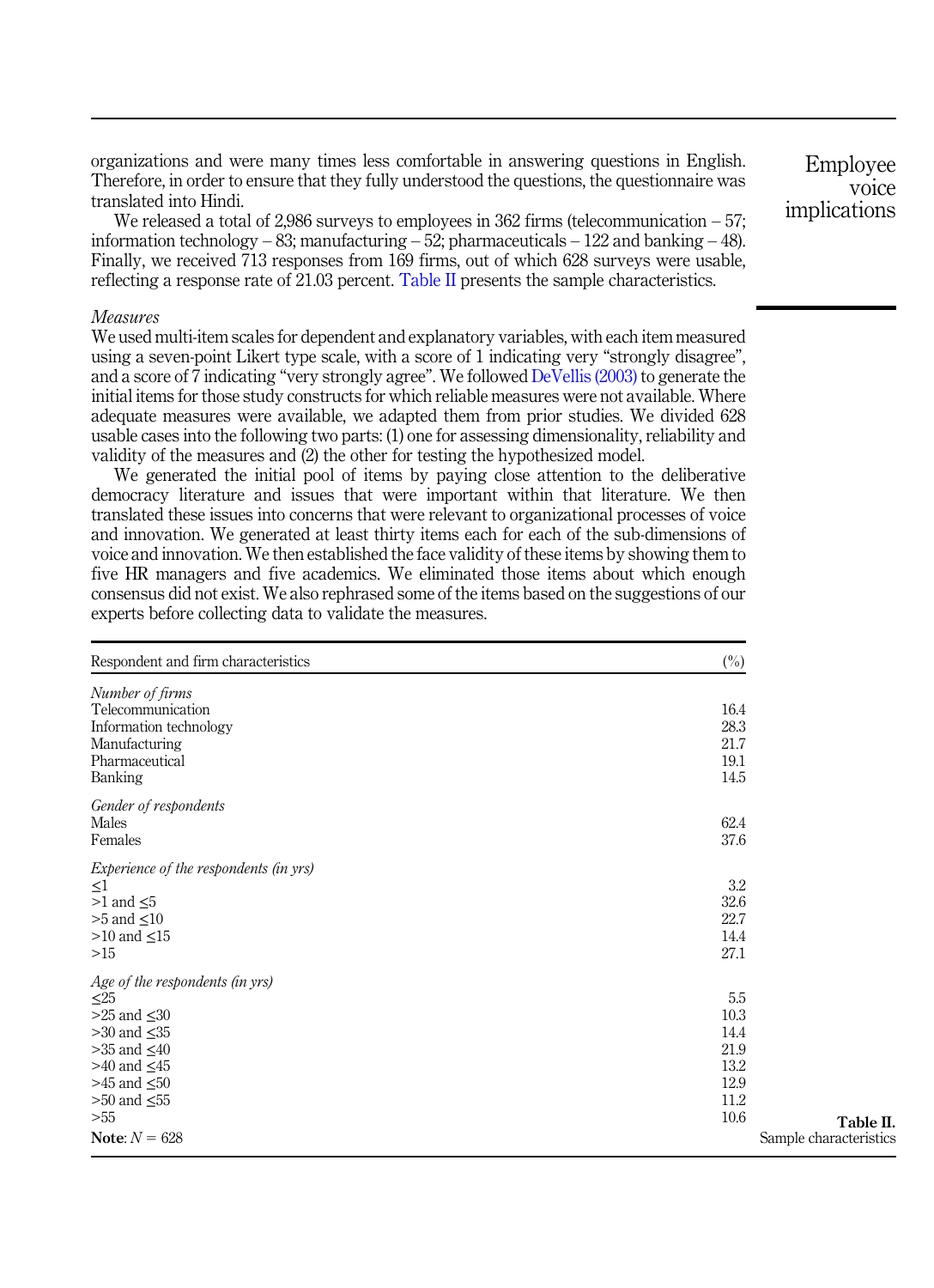*Dependent variable.* Generally, researchers prefer to measure innovation in terms of new product development (Damanpour, 1991). However, because we were interested in the social processes which foster innovations, we developed a multidimensional scale for innovation from a deliberative democracy perspective. We, therefore, conceptualized *environment for innovation* as a two-dimensional second-order construct, with the underlying dimensions as follows: (1) *deliberative environment for innovation* (Richey, 2012); and (2) *agent security for innovation* (Teorell, 1999). A deliberative environment for innovation is defined as the organizational process which enables organizational actors to contribute to innovation by amending their actions and beliefs on the basis of emerging evidence (Richey, 2012). Agent security for innovation is defined as providing security to organizational subjects offering innovative ideas by creating a culture of respect for rational arguments and space for dissent within the organization (Teorell, 1999). Following these arguments, we constructed a fouritem scale for deliberative environment for innovation and another four-item scale for agent security for innovation. The scale for deliberative environment for innovation focussed on measuring the openness of management in welcoming suggestions of employees, and the ability of managers to overcome their initial preferences while reacting to employees' suggestions. The scale for agent security for innovation focussed on measuring the autonomy and freedom provided to employees to come up with new ideas.

*Explanatory variables.* From a deliberative democracy perspective, we conceptualized *employee voice* as a reflective–reflective type three-dimensional second-order construct, with the underlying dimensions as follows: (1) *employee consultation in the context of change* (Farndale *et al.*, 2011); (2) *opportunity for deliberation* (Karpowitz *et al.*, 2009) and (3) *dialogical orientation* (Healy, 2011). Based on the work of Farndale *et al.* (2011), we adapted a three-item scale for *employee consultation in the context of change*. Employee consultation in the context of change is defined as "employee's ability to influence the outcome of organizational decisions by having the opportunity to advance their ideas and have them considered" (Farndale *et al.*, 2011, p. 114). Following Karpowitz *et al.* (2009, p. 582), we define *opportunity for deliberation* as facilitating organizational processes, which provide employees with "an opportunity to develop their own unique perspectives and arguments, which might otherwise be overlooked or ignored". We constructed a four-item scale for opportunity for deliberation, which focussed on measuring information sharing with employees and managerial practices which respect employees' rights to form their own independent opinions and communicate them to management. Following Healy (2011, (p. 303), we define *dialogical orientation* as the willingness of management to accept employees as dialogue partners and "a commitment to openness" in putting "initial prejudgments and prejudices at risk". We constructed a fouritem scale for dialogical orientation which focussed on measuring management's willingness to engage in open negotiations with employees and make practical compromises to arrive at pragmatic solutions. We constructed a multidimensional measure of employee voice as it provided two advantages. First, because voice is meaningless in the absence of allowing subjects to voice disagreements (Healy, 2011), dialogical orientation and opportunity for deliberation are crucial for building effective employee voice mechanisms. Second, because subjects must have the capacity to move away from taken-for-granted positions to unfamiliar positions of negotiation (Healy, 2011; Taylor, 1994), it is necessary to incorporate dialogical and deliberative issues while measuring employee voice.

Drawing from the prior works of Farndale *et al.* (2011), Cook and Wall (1980) and Unden (1996), we adapted a three-item scale for *relationship with supervisory manager*. Based on the prior works of Farndale *et al.* (2011) and Cook and Wall (1980), we adapted a three-item scale for *trust in senior management.*

*Control variables.* We used three variables, namely, *existence of trade unions in an employee*'*s organization*, *membership of employees in trade unions* and the *ownership of the organization: public sector or private sector*, to control for the possible confounding effects. We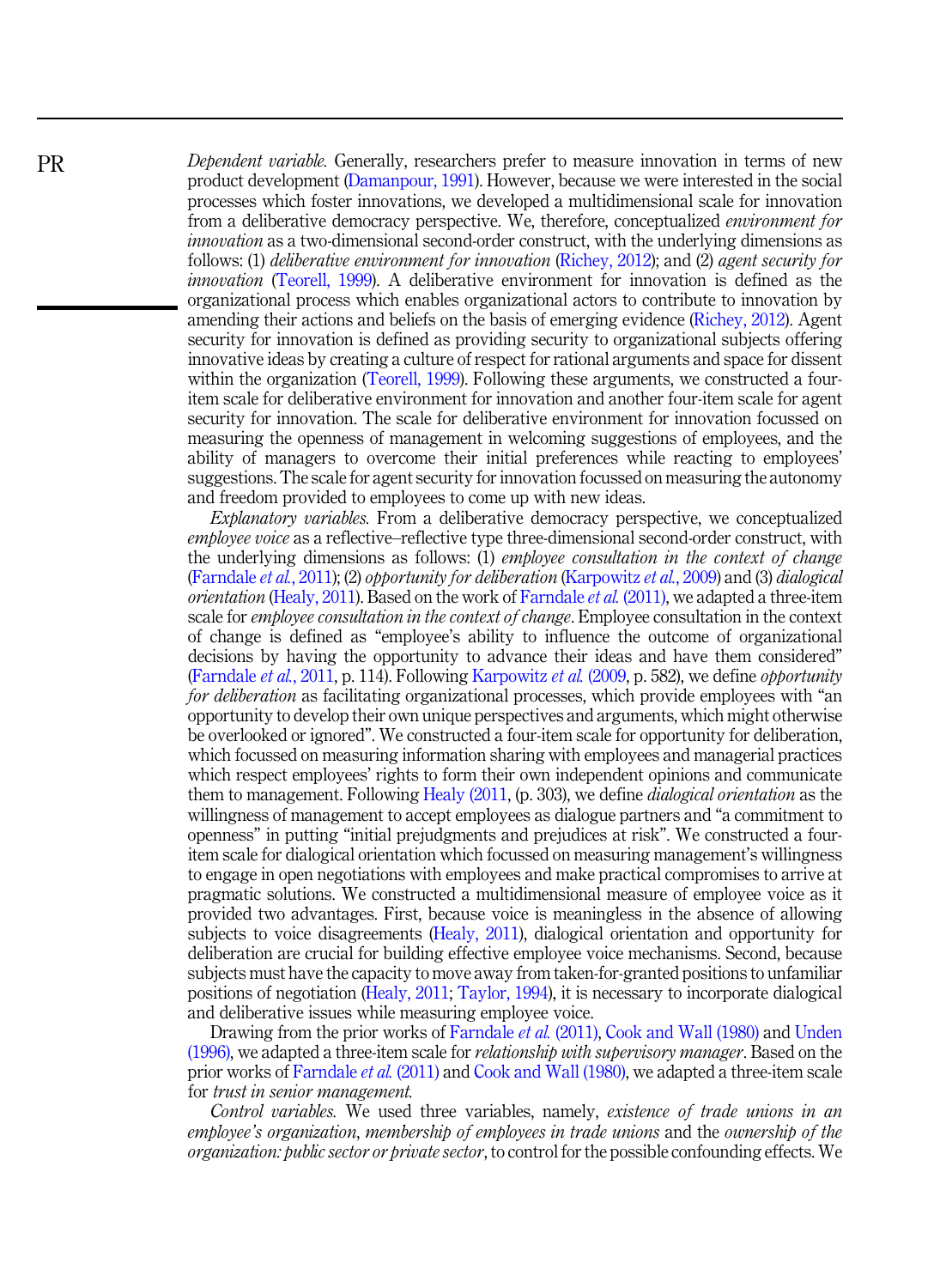used existence of trade unions and union membership as control variables because earlier studies have reported that union membership has a negative impact on employee voice and trust (Holland *et al.*, 2012). We included the nature of ownership of the organization as a control variable as earlier studies have reported that employees in public sector organizations enjoy less satisfactory relationship with their supervisors than employees in private sector organizations (Brunetto *et al.*, 2010). Table III presents the details of scale items used in this study.

Employee voice implications

## Analysis and results

## *Data purification*

We adopted Hair *et al.*'s (2012) univariate approach to detect outliers. Results showed that no significant outliers existed. Little's (1988) missing completely at random (MCAR) test showed that data was found to be missing completely at random. We excluded questionnaires with more than 10 per cent missing values, and imputed the remaining missing values using maximum likelihood (ML) estimation (Hair*et al.*, 2012). Following the approach of Armstrong and Overton (1977), we examined the non-response bias by using three weeks period as a dividing point between early informants and late informants because we sent the reminder e-mails to non-informants three weeks after the initial e-mails. The results of *t*-test showed no significant differences in the means of all items between the two groups ( $p > 0.05$ ). We also assessed the data to examine linearity, multivariate normality, heteroscedasticity and multicollinearity, to ascertain the extent to which the data followed multivariate regression analysis assumptions. The data did not show any significant deviations from these assumptions.

## *Common method bias*

As we had collected all the measurement items through the same survey instrument, there is also the potential for common method bias (CMB) (Podsakoff *et al.*, 2003). We conducted two tests for examining the CMB. First, the results of the unrotated factor solution for the Harman one factor test (Podsakoff *et al.*, 2003) showed that the extracted factor explained only 31.87 per cent (<50 per cent) of the variance. Because no single dominant factor emerged, we assumed that CMB did not affect the significance of the relationships. Second, we conducted the common latent factor method (Podsakoff *et al.*, 2003). The square of the unstandardized regression coefficients from the common factor is approximately 1.96 per cent, which is the common shared variance, suggesting that there was no problem of CMB.

#### *Scale validity and reliability*

We conceptualized all the first-order constructs as reflective measurement models. Because there were total 25 items, we randomly drew 200 cases (1:8) for exploratory factor analysis (EFA) (Hair *et al.*, 2012). The results of the EFA confirmed the unidimensionality. Next, we examined the internal consistency by calculating the Cronbach's alpha. Table II shows that Cronbach's alpha of each construct is greater than the threshold value of  $0.7$  (all are  $>0.72$ ) (Nunnally, 1978).

#### *Measurement model*

*Convergent validity.* The results of the confirmatory factor analysis (CFA) using the remaining 428 cases show that the fit indices for each measurement model of the first-order constructs are within the acceptable limits and the factor loadings of the items were above the threshold limit of 0.4 (all were  $\geq$ 0.52) (Table II) (DeVellis, 2003). The composite reliability and average variance extracted (AVE) of all the first-order constructs were above the threshold levels of 0.60 and 0.5 (Fornell and Larcker, 1981), thus supporting the convergent validity of the first-order scales.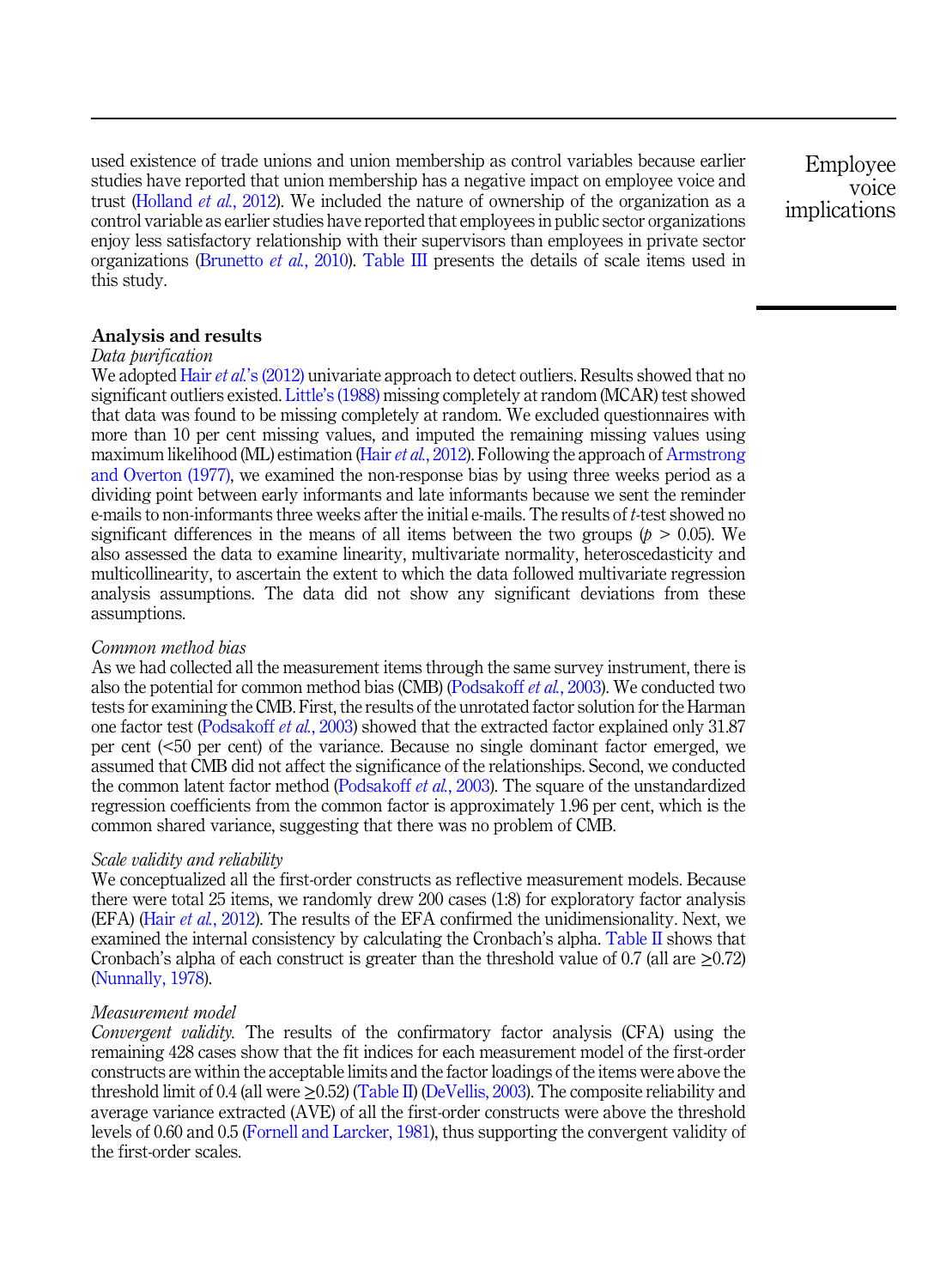| <b>PR</b>                               |                |                                                                                                                                                                        | Mean | <b>SD</b> | Factor<br>loading | $\alpha$ | CR   | <b>AVE</b>           |
|-----------------------------------------|----------------|------------------------------------------------------------------------------------------------------------------------------------------------------------------------|------|-----------|-------------------|----------|------|----------------------|
|                                         |                | Employee voice (2nd order reflective-reflective                                                                                                                        |      |           |                   | 0.88     | 0.91 | 0.71                 |
|                                         |                | construct)<br>Employee consultation in the context of change                                                                                                           |      |           |                   | 0.84     | 0.89 | 0.59                 |
|                                         | 1a             | My supervisor<br>takes suggestions of employees into                                                                                                                   | 3.94 | 1.54      | $0.86***$         |          |      |                      |
|                                         | 1 <sub>b</sub> | consideration while implementing changes<br>takes the views of employees seriously while                                                                               | 4.66 | 1.57      | $0.92***$         |          |      |                      |
|                                         | 1c             | drafting a change proposal<br>meets employees individually to discuss<br>proposed changes                                                                              | 4.61 | 1.63      | $0.91***$         |          |      |                      |
|                                         |                | Opportunity for deliberation<br>In my organization, management                                                                                                         |      |           |                   | 0.72     | 0.81 | 0.52                 |
|                                         | 2a             | promptly shares information sought by<br>employees                                                                                                                     | 4.61 | 1.88      | 0.72              |          |      |                      |
|                                         | 2 <sub>b</sub> | provides employees with an opportunity to be<br>heard when they oppose decisions taken by the                                                                          | 4.52 | 1.86      | 0.52              |          |      |                      |
|                                         | 2c             | management<br>punishes employees who express their<br>disagreement with existing organizational                                                                        | 4.42 | 1.74      | 0.79              |          |      |                      |
|                                         | 2d             | practices <sup>a</sup><br>encourages employees to discuss organizational<br>challenges among themselves                                                                | 4.87 | 1.55      | 0.81              |          |      |                      |
|                                         | Зa             | Dialogical orientation<br>In my organization, management is willing to<br>learn from its mistakes and find ways of<br>improving organizational processes in discussion | 4.15 | 1.84      | $0.84***$         | 0.86     | 0.92 | 0.75                 |
|                                         | 3b             | with employees<br>listen to constructive criticism made by                                                                                                             | 3.80 | 1.71      | $0.88***$         |          |      |                      |
|                                         | Зc             | employees to improve organizational processes<br>make practical compromises on issues raised by                                                                        | 4.09 | 1.88      | $0.86***$         |          |      |                      |
|                                         | 3d             | employees<br>make reasonable concessions if employees<br>cooperate in achieving organizational goals                                                                   | 4.17 | 1.80      | $0.87***$         |          |      |                      |
|                                         | 4a             | Relationship with supervising manager<br>I get support from my supervisor when I have a<br>problem at work                                                             | 4.69 | 1.74      | $0.89***$         | 0.89     | 0.93 | 0.81                 |
|                                         | 4b             | I feel confident that my supervisor will always try to<br>treat me fairly                                                                                              | 4.86 | 1.78      | $0.91***$         |          |      |                      |
|                                         | 4c             | My supervisor gives me feedback on how well I am<br>performing in my work                                                                                              | 5.22 | 1.61      | $0.89***$         |          |      |                      |
|                                         |                | Trust in senior management<br>Our senior management                                                                                                                    |      |           |                   | 0.75     | 0.77 | 0.53                 |
|                                         | 5a             | is sincere in its attempts to take account of the<br>employees' point of view                                                                                          | 4.27 | 1.41      | $0.80***$         |          |      |                      |
|                                         | 5b             | can be trusted to make sensible decisions for this                                                                                                                     | 4.25 | 1.48      | $0.63***$         |          |      |                      |
|                                         | 5c             | organization's future<br>can be trusted to provide a good career path to<br>employees                                                                                  | 3.81 | 1.31      | $0.75***$         |          |      |                      |
|                                         |                | Innovation (2nd order reflective–reflective                                                                                                                            |      |           |                   | 0.91     | 0.92 | 0.73                 |
| Table III.<br>Psychometric              |                | construct)<br>Deliberative environment for innovation<br>In my organization                                                                                            |      |           |                   | 0.82     | 0.83 | 0.64                 |
| properties of the<br>measurement scales |                |                                                                                                                                                                        |      |           |                   |          |      | ( <i>continued</i> ) |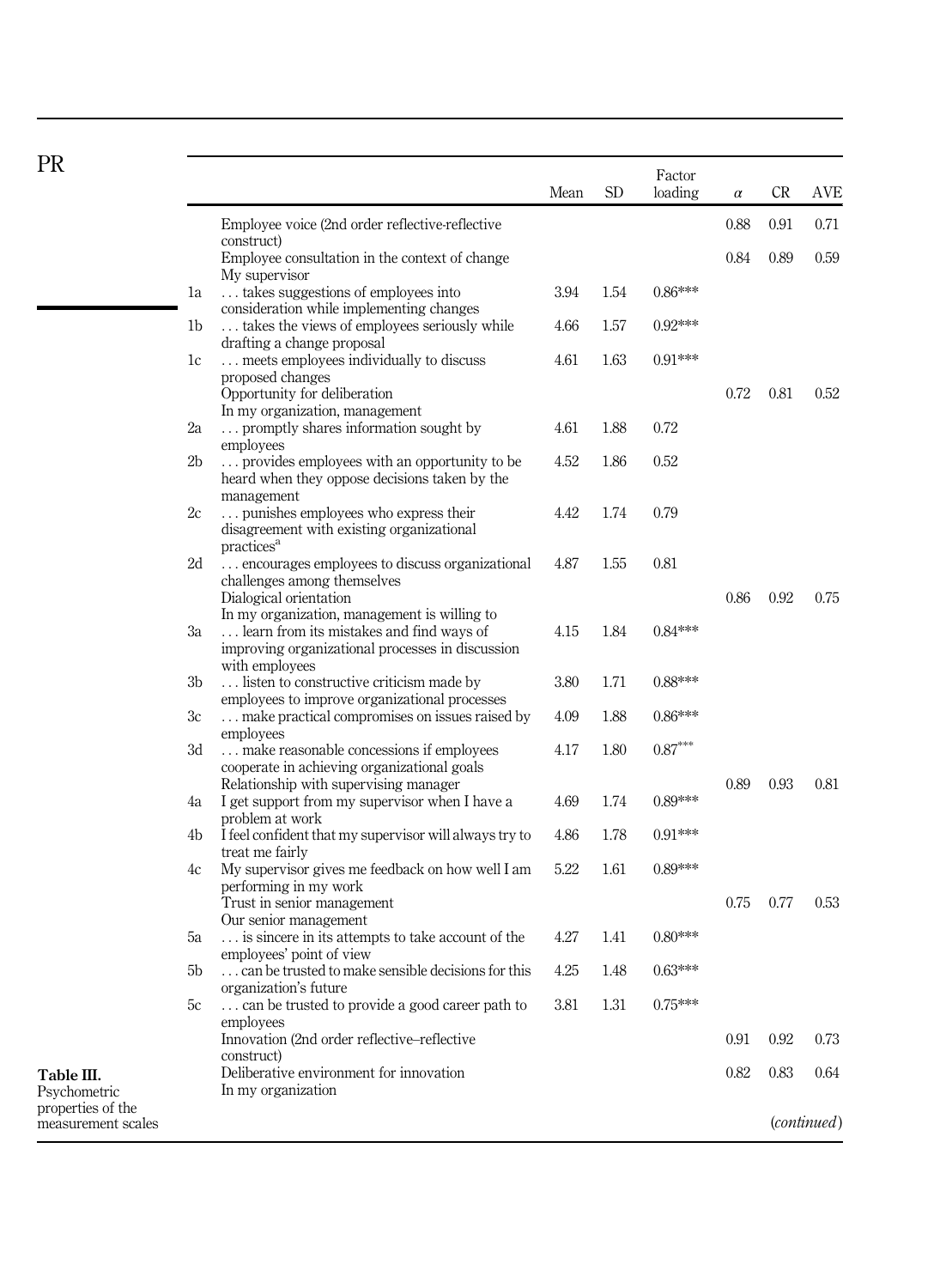|                      |                                                                                                                                                                                                                          | Mean                         | SD <sub>1</sub>              | Factor<br>loading                                | $\alpha$ | <b>CR</b> | AVE  | Employee<br>voice |
|----------------------|--------------------------------------------------------------------------------------------------------------------------------------------------------------------------------------------------------------------------|------------------------------|------------------------------|--------------------------------------------------|----------|-----------|------|-------------------|
| 6a                   | managers are open to receiving new information<br>from employees who provide evidence contrary to<br>existing beliefs                                                                                                    | 4.85                         | 1.60                         | $0.82***$                                        |          |           |      | implications      |
| 6b                   | managers rationally evaluate the suggestions of<br>employees rather than emotionally reacting to them                                                                                                                    | 4.32                         | 1.64                         | $0.93***$                                        |          |           |      |                   |
| 6c                   | managers are able to overcome their initial likes<br>and dislikes while processing suggestions made by<br>employees                                                                                                      | 4.45                         | 1.46                         | $0.89***$                                        |          |           |      |                   |
| 6d                   | managers are not defensive in rejecting negative<br>evidence from employees about existing<br>organizational processes                                                                                                   | 3.92                         | 1.53                         | $0.83***$                                        |          |           |      |                   |
|                      | Agent security for innovation<br>In my organization                                                                                                                                                                      |                              |                              |                                                  | 0.89     | 0.91      | 0.65 |                   |
| 7a<br>7b<br>7c<br>7d | employees with new ideas are valued<br>employees with new ideas feel frustrated <sup>a</sup><br>employees with new ideas feel powerless <sup>a</sup><br>employees with new ideas get a lot of support<br>from colleagues | 4.51<br>4.42<br>4.51<br>4.43 | 1.86<br>1.90<br>1.78<br>1.82 | $0.83***$<br>$0.76***$<br>$0.75***$<br>$0.84***$ |          |           |      |                   |
|                      | Notes: $N = 628$<br>***Significant at 0.001 (two-tailed); SD-Standard deviation                                                                                                                                          |                              |                              |                                                  |          |           |      |                   |
|                      | <sup>a</sup> Negatively worded item                                                                                                                                                                                      |                              |                              |                                                  |          |           |      | Table III.        |

*Discriminant validity.* Table IV presents the square roots of the AVE for each construct along the diagonal, and the correlation coefficients among all theoretically-related constructs in the off-diagonal elements and shows that the relevant diagonal element is greater than each of the off-diagonal elements. Also, AVE > average and maximum for each construct. These tests provide evidence of discriminant validity of the constructs (Fornell and Larcker, 1981).

In addition to the statistical tests which show the distinction between the constructs of employee voice and environment for innovation, there are two theoretical reasons for substantiating the difference between these two constructs. First, according to Habermas (2001), voice mechanisms in a socio-organizational space depend on the practice of translation which involves the discussion of technical themes as they are translated into the language of every day practice. According to Habermas (1996), environment for innovation in socio-organizational spaces reflects the ability of systems to integrate diverse points of view to evolve and develop into newer processes and templates. Thus, although both environment for innovation and employee voice draw from common deliberative templates, the distinction between them is that voice draws upon templates of translation, whereas innovation draws upon the conceptualization of integration. Although employee voice translates everyday practical concerns of employees into broader organizational issues and the need for systemic improvement and innovation, environment for innovation reflects the ability of managerial systems to synthesize and integrate diverse opinions of employees.

#### *Validity of second-order constructs*

The factor loadings of the first-order latent constructs on the second-order construct was greater than 0.4 (Table III). We also assessed the convergent and discriminant validity of these second-order constructs. Table III shows that the CR and AVE of each second-order construct were above 0.6 and 0.5 respectively. Thus, there was evidence of convergent and discriminant validity of the second-order constructs.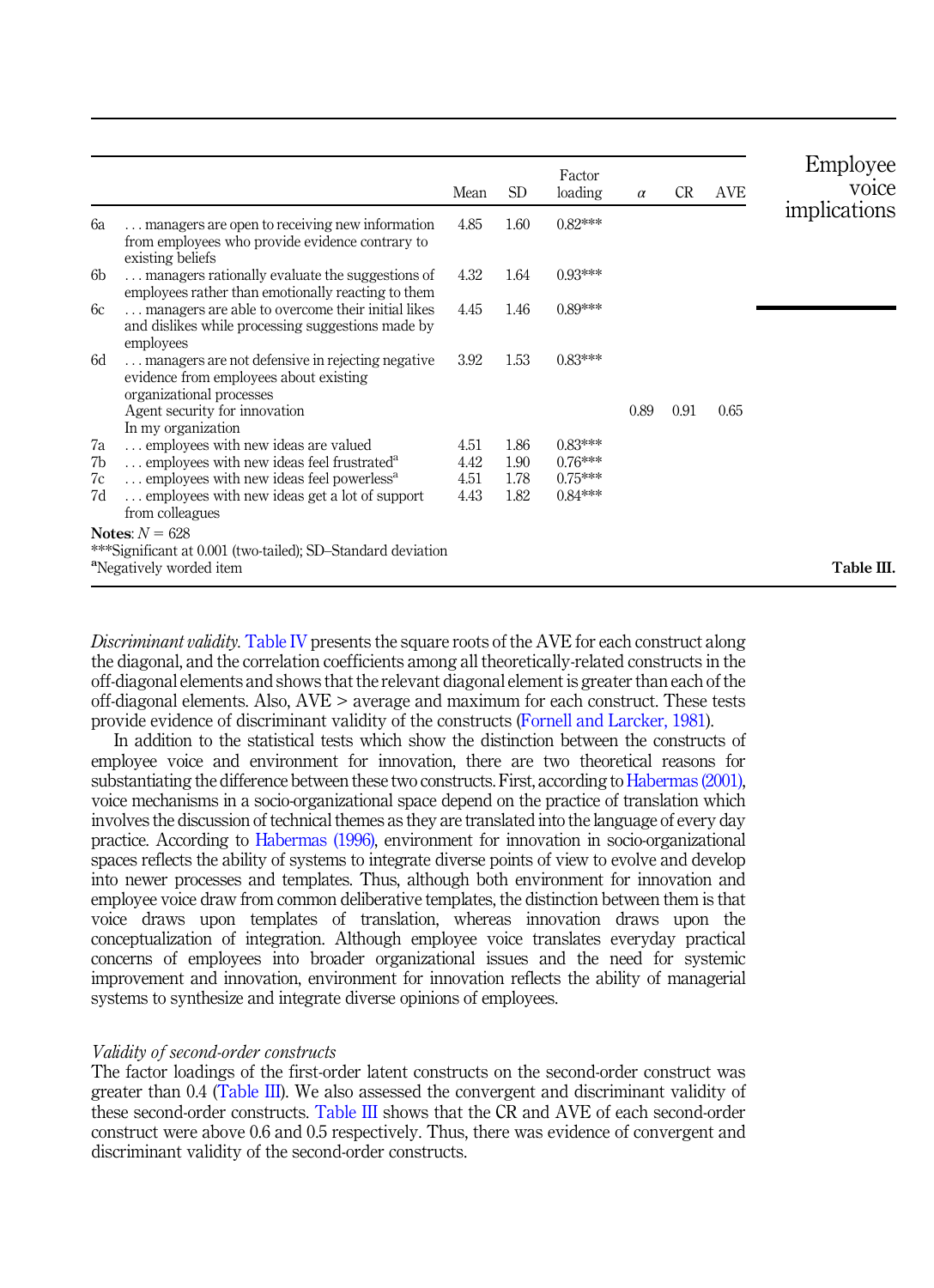PR

 $\supseteq$  $\mathbb{S}_5$  . No  $\mathbb{S}_7$  and  $\mathbb{S}_8$  and  $\mathbb{S}_8$  and  $\mathbb{S}_7$  and  $\mathbb{S}_8$  and  $\mathbb{S}_8$  and  $\mathbb{S}_7$  and  $\mathbb{S}_8$  . The subsequent  $\mathbb{S}_8$  is and  $\mathbb{S}_8$  . The subsequent  $\mathbb{S}_8$  is and  $\mathbb{S}_8$  . The subs  $0.77$ 10 Public/private sector 0.53 0.23 0.06 0.04 0.06 0.03 0.02 0.03 0.02 0.90 0.77  $\circ$ 0.86 9 Trade union membership 0.57 0.18 0.12 0.11 0.10 0.08 0.05 0.07 0.05 0.86  $\infty$ 88888 Agent security for innovation 1.30 0.31 0.35 0.35 0.35 0.31 0.31 0.31 0.325 0.28 0.28 0.325 0.36 0.36 0.56 0.56 8 Trade union presence 0.61 0.17 0.09 0.07 0.08 0.07 0.01 0.05 0.06  $\triangleright$ 886858 6 Deliberative environment for innovation 4.42 1.36 0.64 0.31 0.10 0.30 0.29 0.27 0.28 0.49 0.80  $\circ$ na se e e e<br>Casa e e e e  $57.5$   $0.33$   $0.53$   $0.50$   $0.53$   $0.53$   $0.53$   $0.53$   $0.53$   $0.53$   $0.53$   $0.53$   $0.53$   $0.53$   $0.53$   $0.53$   $0.53$   $0.53$   $0.53$   $0.53$   $0.53$   $0.53$   $0.53$   $0.53$   $0.53$   $0.53$   $0.53$   $0.53$   $0.53$   $0.53$   $0.53$   $0.5$  $\overline{c}$ 4 Relationship with supervising manager 4.93 1.54 0.81 0.26 0.11 0.51 0.48 0.47 0.90 4 875888998 3 Dialogical orientation 4.04 1.56 0.75 0.44 0.17 0.67 0.66 0.87  $\infty$  $28875885773$ 2 Opportunity for deliberation 4.62 1.27 0.52 0.52 0.52 0.44 0.44 0.42 0.72  $\sim$  $585578888228$ 1 Employee consultation in the context of change 4.33 1.22 0.59 0.45 0.18 0.77 ASV 3355538 **NSV** sa 38855 AVE **BBBBBBBB**  $\Omega$ Mean Employee consultation in the context of change Deliberative environment for innovation Relationship with supervising manager Agent security for innovation Trust in senior management Opportunity for deliberation Trade union presence<br>Trade union membership Dialogical orientation Public/private sector Variable 628 Note:  $N =$ Sr. No

Table IV. Descriptive statistics and discriminant validity of constructs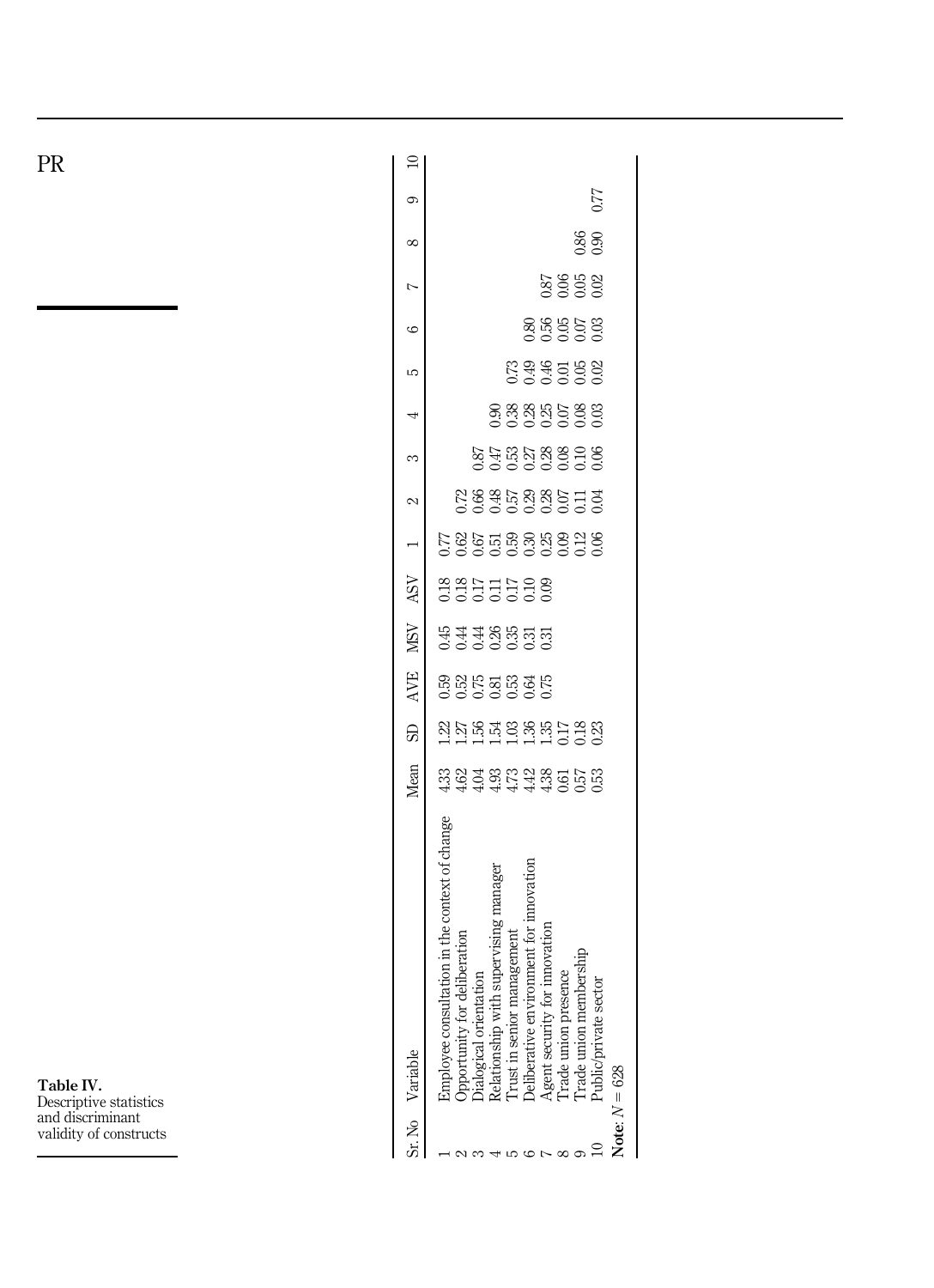## *Structural model*

We chose SEM approach as we were able to assess the measurement model and the structural model simultaneously (Bollen, 1989). We used AMOS 18 software to test the conceptual model. Our analysis showed that our conceptual model fits the data satisfactorily  $\chi^2/df = 1.27$ ; GFI = 0.94, NFI = 0.92, CFI = 0.99, TLI = 0.99, RMSEA = 0.04, and SRMR  $= 0.03$  (Hair *et al.*, 2012). These fit measures exhibit a high level of overall model fit (Hair *et al.*, 2012).

Employee voice implications

## *Hypotheses testing*

The positive and significant path coefficient between employee voice and environment for innovation ( $\beta = 0.21$ ,  $p < 0.05$ ) provides support for hypothesis 1.

The positive and significant path coefficient between employee voice and relationship with supervisory manager ( $\beta = 0.57$ ,  $p < 0.01$ ) provide support for hypothesis 2.

The positive and significant path coefficient between employee voice and trust in senior management ( $\beta = 0.76$ ,  $p < 0.01$ ) provide support for hypothesis 3.

To test hypotheses 4a and 4b, we applied the approach of Baron and Kenny (1986) to test for mediation. The direct path from relationship with supervisory manager to environment for innovation was positive and significant ( $\beta = 0.24$ ;  $p < 0.05$ ) as was the direct path from trust in senior management to environment for innovation ( $\beta = 0.51$ ;  $p < 0.01$ ). In addition, the indirect effect of employee voice on environment for innovation via relationship with supervisory manager and trust in senior management is significant (indirect effect via relationship with supervisory manager  $= 0.12$ ,  $p < 0.05$ ; indirect effect via trust in senior management  $= 0.37, p < 0.01$ . The tests of Sobel (1982) confirmed the partial mediating role of both effects (relationship with supervisory manager:  $z = 2.61$ ,  $p < 0.01$  and trust in senior management:  $z = 2.82$ ,  $p < 0.01$ ). Thus, the results of these tests support hypotheses 4a and 4b. Figure 2 presents the results of the hypotheses testing.

With respect to control variables, we found that union membership has a weak but positive impact on employee voice  $(\beta = 0.07, t = 1.74, p < 0.1)$ , whereas employees working in the public sector did not report any significant difference in the nature of their relationships with supervisors compared to their private sector counterparts. The analysis reveals that existence of trade unions in an employee's organization ( $\beta = 0.04$ ,  $t = 1.36$ ,  $p > 0.1$ ), membership of employees in trade unions ( $\beta = 0.06$ ,  $t = 1.49$ ,  $\rho > 0.1$ ) and nature of ownership of the organization ( $\beta = 0.02$ ,  $t = 0.98$ ,  $p > 0.1$ ) have an insignificant effect on environment for innovation.

Finally, to determine the impact of each explanatory variable on the dependent variable environment for innovation, we computed the effect size  $f^2$  using the formula:  $f^2 = (R^2_{\text{included}} - R^2)$  $R^2$ <sub>excluded</sub>)/(1– $R^2$ <sub>included</sub>) (Cohen, 1988). We used the  $f^2$  values of 0.02, 0.15 and 0.35, respectively, as guidelines for small, medium and large effect sizes of the explanatory variables (Cohen, 1988). Table V summarizes the respective effect sizes of various constructs at the structural level.

#### **Discussion**

Our study seeks to explore several important issues in the employee voice literature. Instead of relying on personality- based explanations of innovation (Janssen *et al.*, 1998), we conceptualized environment for innovation in terms of the deliberative environment required for innovation and security required by employees to contribute to innovation. Thus, departing from the previous studies, which posit that only those employees contribute to innovation, who exhibit psychological preferences for developmental opportunities, vitality and learning at work (Carmeli and Spreitzer, 2009), we provide an alternative explanation to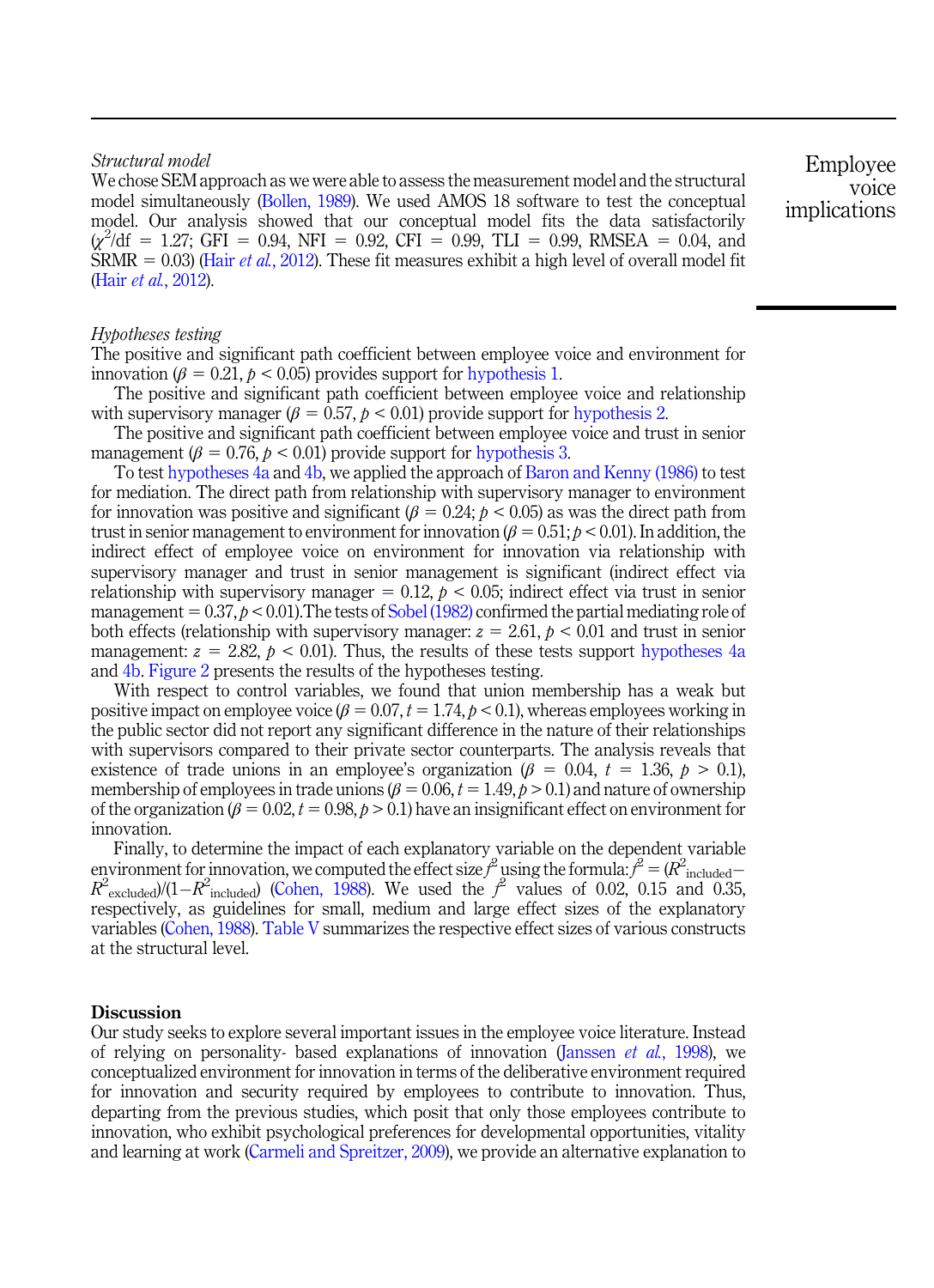



PR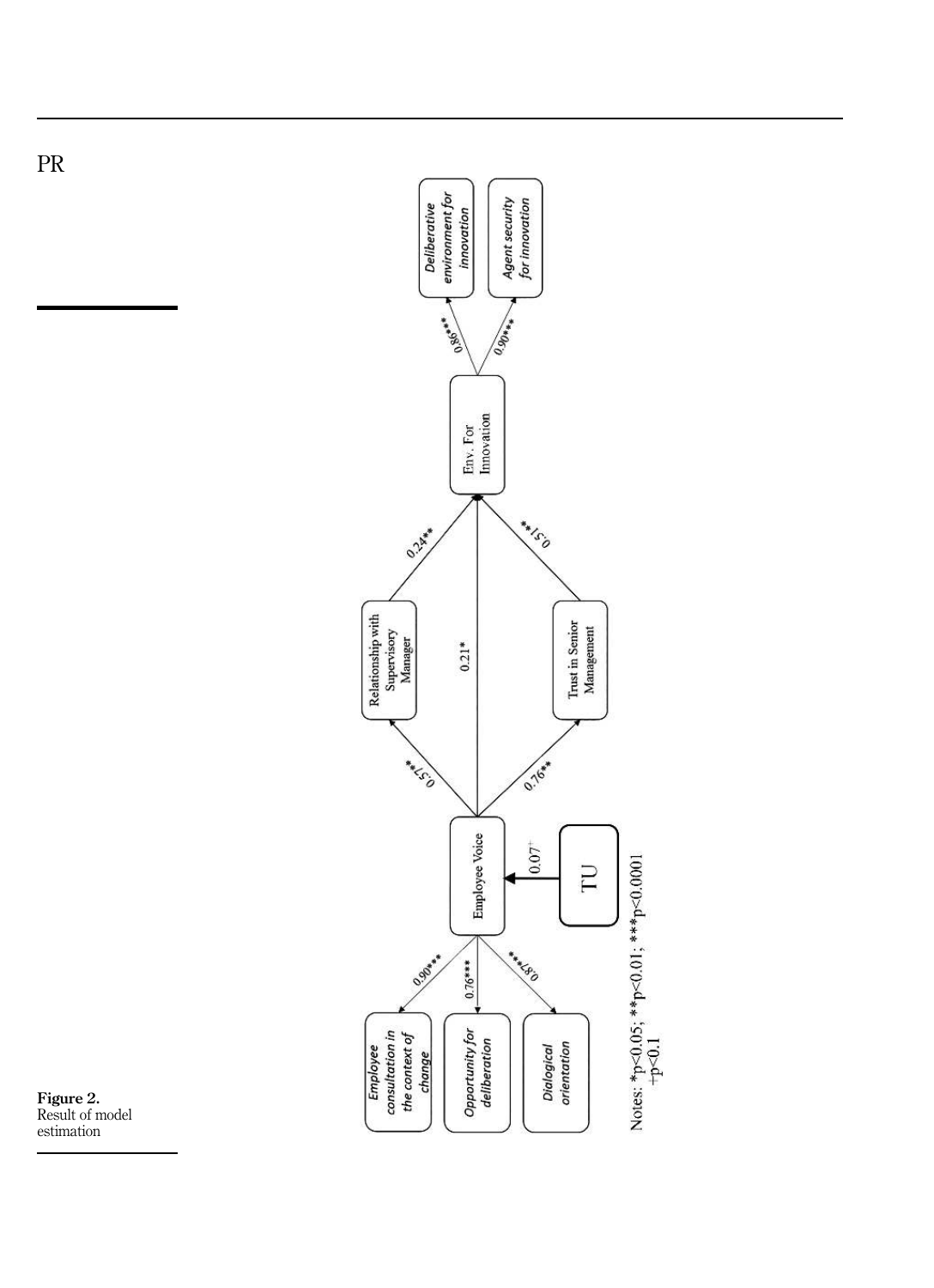the relationship between employees and their ability to participate in an environment for innovation.

Our study uses an expanded idea of voice from a deliberative perspective providing greater salience to views which may have been marginalized under traditional voice mechanisms. Extant theory on employee voice has relied on social exchange perspectives to suggest that the presence of voice can lead to more effective relationships with supervisors (Farndale *et al.*, 2011). However we extend this understanding by providing evidence that when voice is considered from a deliberative perspective the positive outcome of environment for innovation is channelized through better relationships with supervisors and trust in senior management. Although the restriction on employee voice has earlier been found to be based on personal and behavioural controls (Chan, 2014), we find that employee voice is productive largely in the presence of a deliberative environment. Thus behavioural controls may become salient only in the absence of a deliberative environment and are largely likely to be attenuated when deliberative processes channelize voice for positive outcomes. With respect to behavioural controls, it has been argued that managerial openness and leadership have a positive impact on employee voice (Detert and Burris, 2007).

In this context, our results show that trust in senior management has a greater impact on environment for innovation compared to relationship with supervisory managers (Table V). Although a sense of psychological safety provided by supervisory managers is important (Brunetto *et al.*, 2010; Detert and Trevino, 2010), trust in senior management may play a more vital role in rendering security to agents contributing to innovation. Thus, voice embedded in deliberative democracy frameworks may be more dependent on institutional climates of rational dialogue within organizations rather than on pockets of solace provided by reasonable supervisors.

#### *Theoretical and methodological contributions*

We offer a theoretical perspective whereby employee voice and innovation are not necessarily contingent on personality considerations and can be driven by organizational processes immersed in deliberative elements. We also contribute to industrial relations theory by arguing that by incorporating a deliberative component it is possible to overcome the negative effects of employee voice. By integrating deliberative democracy perspectives into employee voice, we argue that the spirit of confrontation is defused and replaced by a spirit of dialogical pragmatism on issues pertaining to employee voice and environment for innovation, thus establishing the foundations of a neo-pluralist industrial relations framework founded on deliberative democracy, where interacting stakeholders engage each other to achieve organizational goals through an innovation orientation.

By developing new scales for employee voice and environment for innovation, we are able to assess their relationship with other variables such as trust in senior management and relationship with supervising managers more effectively. In contrast to earlier theory where relationship with supervising manager was itself posited as an important outcome of voice along with other individual level outcomes such as satisfaction (Farndale *et al.*, 2011; Holland *et al.*, 2012), we contend that the variables of relationship with supervising manager and trust in senior management can channelize the impact of voice for the organizational outcome of an

| Variable                                                                                            | R-   |                      | Effect size                                   |                                                                                               |
|-----------------------------------------------------------------------------------------------------|------|----------------------|-----------------------------------------------|-----------------------------------------------------------------------------------------------|
| Innovation<br>Employee voice<br>Relationship with supervising manager<br>Trust in senior management | 0.65 | 0.16<br>0.37<br>0.46 | Medium effect<br>Large effect<br>Large effect | Table V.<br>Effect size of the latent<br>variables on the<br>dependent variable<br>innovation |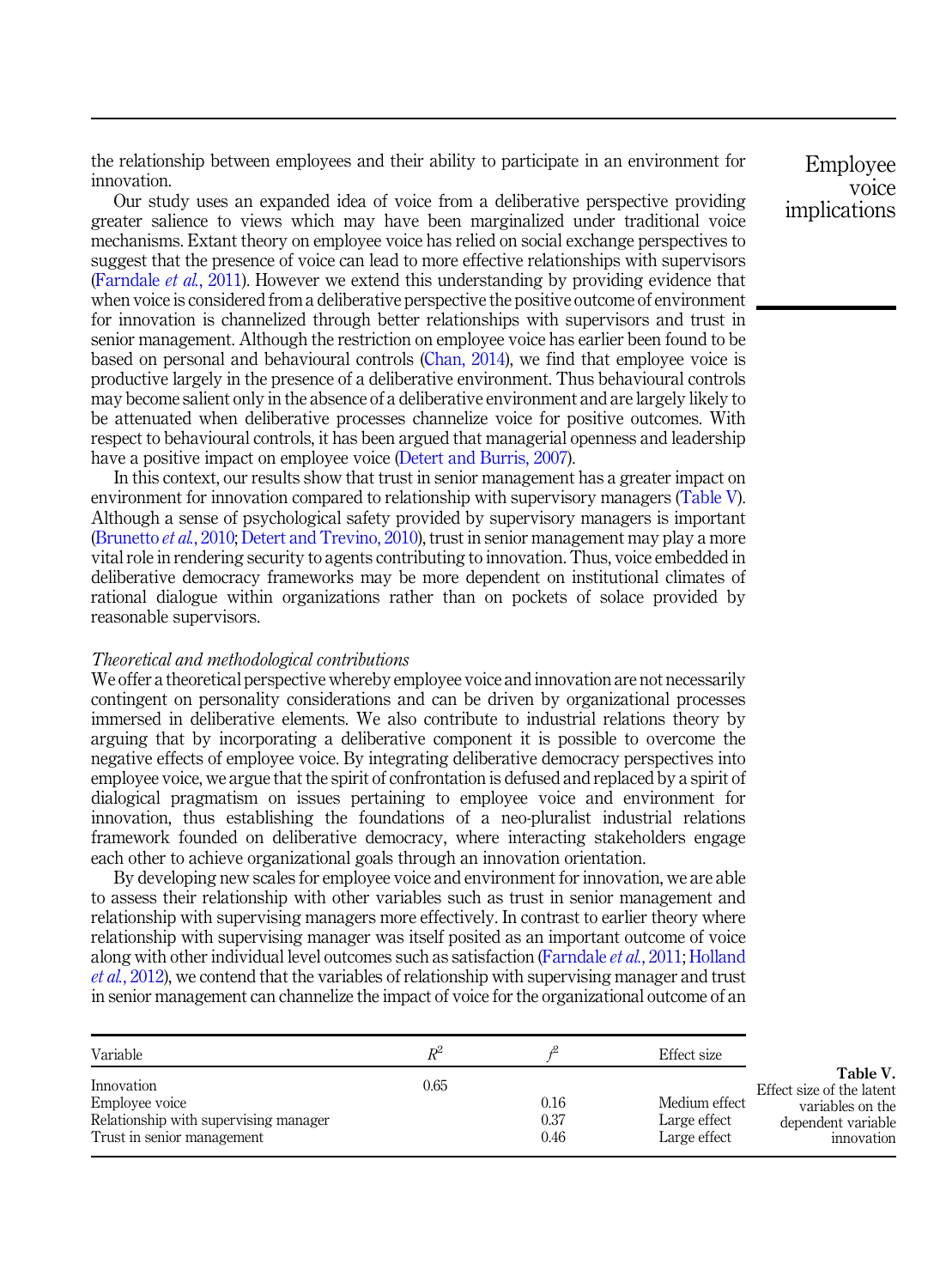environment for innovation. Thus, we provide evidence that individual characteristics such as managerial openness or leadership need not be the arbiters of employee voice in organizational context. Instead, the deliberative environment of employee voice can strengthen relationship with supervisors and increase trust in management. Our conceptualization of employee voice is helpful in releasing it from the contingencies of personality characteristics of managers (Detert and Burris, 2007).

#### *Managerial contributions*

By using the new scales of employee voice and environment for innovation, managers can evaluate the extent to which employee voice mechanisms incorporate deliberative elements, and thereby expand employee voice mechanisms appropriately to facilitate greater innovation. Because trust in senior management is important for creating a conducive environment for innovation, the channels of communication between senior management and employees need to be expanded with senior management being open, transparent and inclusive in their dialogue with employees. Rather than focusing on personality traits, which are difficult to amend or engineer, managers should focus on building more effective relationships between employees and their supervisors, thus crafting a positive organizational condition for employee-driven innovation.

*Limitations and directions for future research.* This study has certain limitations, which offer a number of promising avenues for future research. First, although we argue that we have moved beyond personality-centered conceptualizations of employee voice and innovation, we have not tested the effects of personality on employee voice and environment for innovation. In future studies, it may be useful to include psychological explanations, such as personality as an additional variable predicting voice and innovation, to assess whether personality can significantly and substantially predict innovation beyond social and relational explanations of innovation. Second, the evidence for theory, i.e. the impact of deliberative elements of employee voice on environment for innovation over a period of time, would become stronger with collection of longitudinal data. Another advantage of collecting longitudinal data is that we can collect data for explanatory variables and outcome variables in different instances of time. This can help in overcoming the inflation of variance which is likely to have occurred on account of collecting data for all the variables through a single instrument. We acknowledge this limitation in our study and believe that successive waves of data collection will be useful in understanding the impact of voice on innovation. Third, although we integrate deliberative democracy with employee voice and environment for innovation, we have not integrated deliberative democracy with a general theory of economic and industrial democracy and employee well-being. Fourth, another important area of enquiry can be the tensions between deliberative democracy and participatory democracy, as voice is often seen as a form of participation within organizations. Finally, it is necessary to validate our scales for employee voice and environment for innovation in other international and industrial relations contexts.

#### References

- Albrecht, S. and Travaglione, A. (2003), "Trust in public-sector senior management", *International Journal of Human Resource Management*, Vol. 14 No. 1, pp. 76-92.
- Anderson, N., Potocnik, K. and Zhou, J. (2014), "Innovation and creativity in organizations: a state-ofthe-science review, prospective commentary, and guiding framework", *Journal of Management*, Vol. 40 No. 5, pp. 1297-1333.
- Armstrong, J. and Overton, T. (1977), "Estimating nonresponse bias in mail surveys", *Journal of Marketing Research*, Vol. 14 No. 3, pp. 396-402.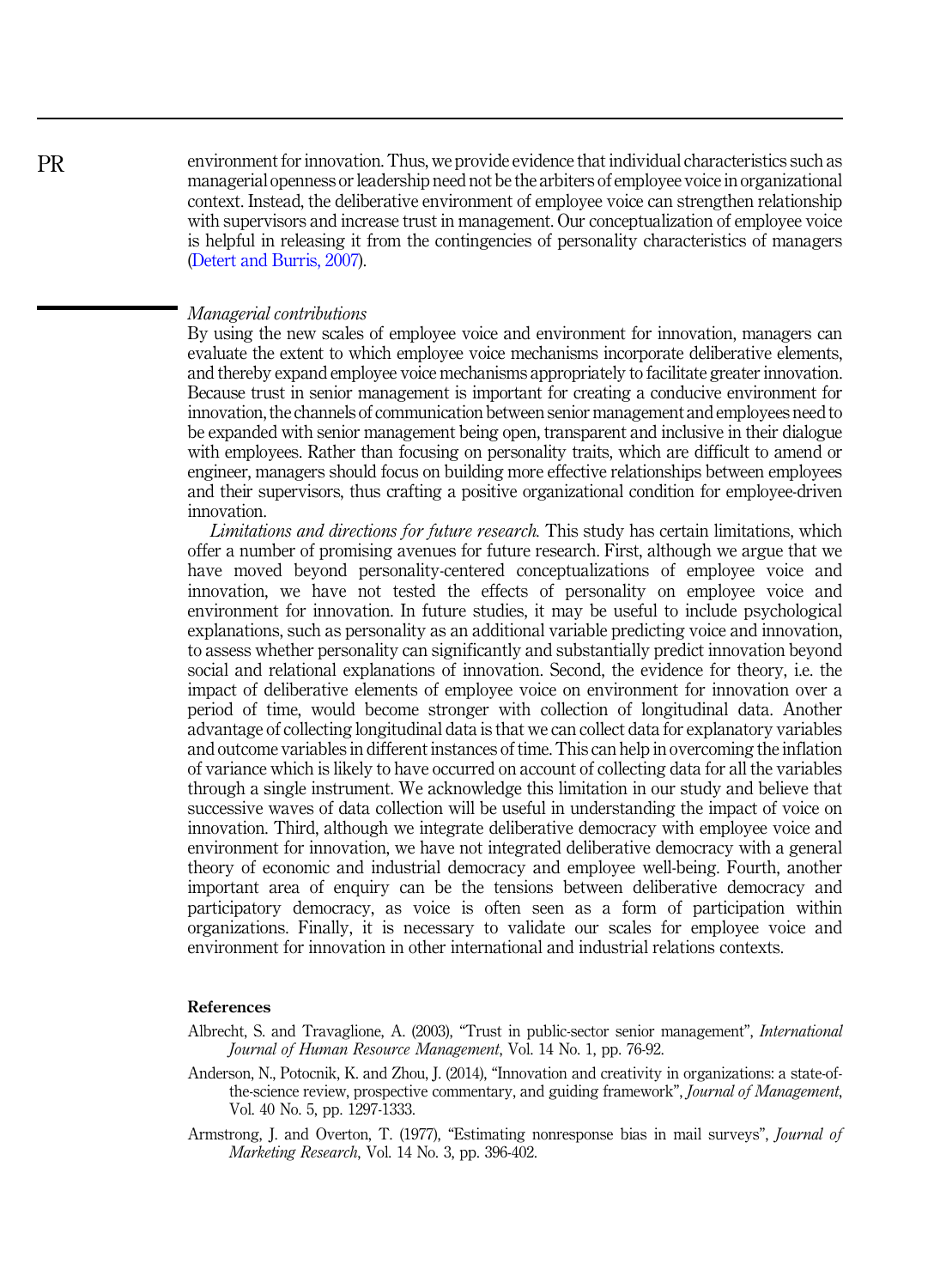- Barnes, M. (2008), "Passionate participation: emotional experiences and expressions in deliberative forums", *Critical Social Policy*, Vol. 28 No. 4, pp. 461-481.
- Baron, R.M. and Kenny, D.A. (1986), "The moderator–mediator variable distinction in social psychological research", *Journal of Personality and Social Psychology*, Vol. 51 No. 6, pp. 1173-1182.
- Bernstein, E.S. (2012), "The transparency paradox: a role for privacy in organizational learning and operational control", *Administrative Science Quarterly*, Vol. 57 No. 2, pp. 181-216.
- Bollen, K.A. (1989), "A new incremental fit index for general structural equation models", *Sociological Methods & Research*, Vol. 17 No. 3, pp. 303-316.
- Boxall, P. and Purcell, J. (2011), *Strategy and Human Resource Management*, Palgrave Macmillan, Basingstoke.
- Brunetto, Y., Farr-Wharton, R. and Shacklock, K. (2010), "The impact of supervisor-subordinate relationships on morale: implications for public and private sector nurses' commitment", *Human Resource Management Journal*, Vol. 20 No. 2, pp. 206-225.
- Carmeli, A. and Spreitzer, G.M. (2009), "Trust, connectivity and thriving: implications for innovative behaviors at work", *Journal of Creative Behavior*, Vol. 43 No. 3, pp. 169-191.
- Chan, S.C.H. (2014), "Paternalistic leadership and employee voice: does information sharing matter?", *Human Relations*, Vol. 67 No. 6, pp. 667-693.
- Cohen, J. (1988), *Statistical Power Analysis for the Behavioral Sciences*, 2nd ed., Lawrence Erlbaum, Hillsale.
- Cook, J. and Wall, T. (1980), "New work attitude measures of trust, organizational commitment and personal need non-fulfilment", *Journal of Occupational Psychology*, Vol. 53 No. 1, pp. 39-52.
- Cox, A., Zagelmeyer, S. and Marchington, M. (2006), "Embedding employee involvement and participation at work", *Human Resource Management Journal*, Vol. 16 No. 3, pp. 250-267.
- Damanpour, F. (1991), "Organizational innovation: a meta-analysis of effects of determinants and moderators", *Academy of Management Journal*, Vol. 34 No. 3, pp. 555-590.
- Detert, J.R. and Burris, E.R. (2007), "Leadership behaviour and employee voice: is the door really open?", *Academy of Management Journal*, Vol. 50 No. 4, pp. 869-884.
- Detert, J.R. and Trevino, L.K. (2010), "Speaking up to higher-ups: how supervisors and skip-level leaders influence employee voice", *Organization Science*, Vol. 21 No. 1, pp. 249-270.
- Detert, J.R., Burris, E.R., Harrison, D.A. and Martin, S.R. (2013), "Voice flows to and around leaders: understanding when units are helped or hurt by employee voice", *Administrative Science Quarterly*, Vol. 58 No. 4, pp. 624-668.
- DeVellis, R.F. (2003), *Scale Development: Theory and Applications*, Sage Publications, New Delhi.
- Dryzek, J.S. (2013), "The deliberative democrat's idea of justice", *European Journal of Political Theory*, Vol. 12 No. 4, pp. 329-346.
- Farndale, E., Van Ruiten, J., Kelliher, C. and Hope-Hailey, V. (2011), "The influence of perceived employee voice on organizational commitment: an exchange perspective", *Human Resource Management*, Vol. 50 No. 1, pp. 113-129.
- Festenstein, M. (2004), "Deliberative democracy and two models of pragmatism", *European Journal of Social Theory*, Vol. 7 No. 3, pp. 291-306.
- Fornell, C. and Larcker, D.F. (1981), "Evaluating structural equation models with unobservable variables and measurement error", *Journal of Marketing Research*, Vol. 18 No. 1, pp. 39-50.
- Fung, A. (2005), "Deliberation before the revolution: toward an ethics of deliberative democracy in an unjust world", *Political Theory*, Vol. 33 No. 2, pp. 397-419.
- Habermas, J. (1985), "Civil disobedience: litmus test for democratic constitutional state", *Berkeley Journal of Sociology*, Vol. 30, pp. 95-116.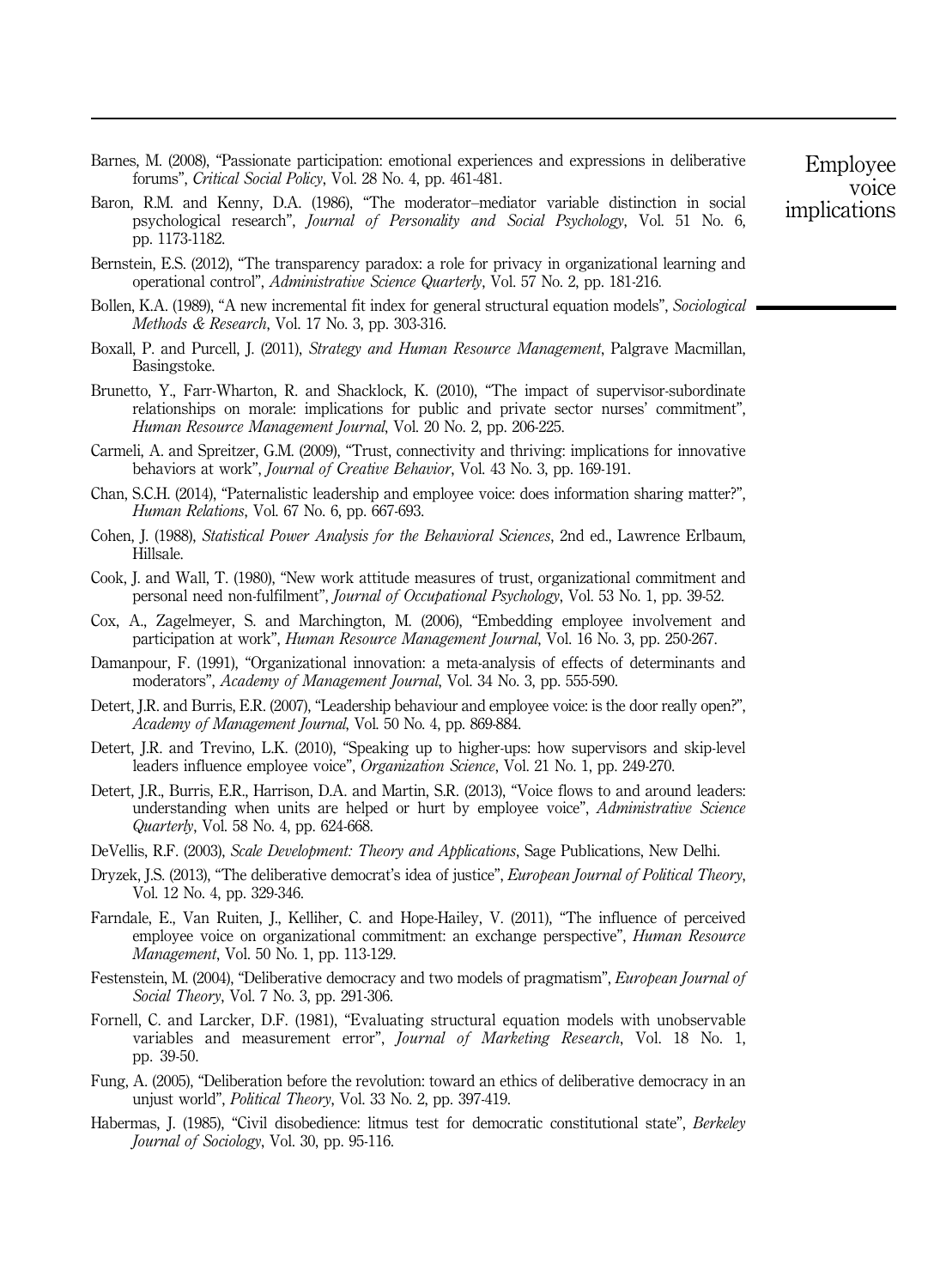- Habermas, J. (1996), *Between Facts and Norms*, Trans. W. Rehg, Polity, Cambridge.
- Habermas, J. (2001), *On the Pragmatics of Social Interaction: Preliminary Studies in the Theory of Communicative Action*, Massachusetts Institute of Technology, Massachusetts.
- Hair, J.F., Sarstedt, M., Ringle, C.M. and Mena, J.A. (2012), "An assessment of the use of partial least squares structural equation modelling in marketing research", *Journal of the Academy of Marketing Science*, Vol. 40 No. 3, pp. 414-433.
- Hargadon, A. and Sutton, R. I. (1997), "Technology brokering and innovation in a product development firm", *Adminstrative Science Quarterly*, Vol. 42 No. 4, pp. 716-749.
- Healy, P. (2011), "Rethinking deliberative democracy: from deliberative discourse to transformative dialogue", *Philosophy and Social Criticism*, Vol. 37 No. 3, pp. 295-311.
- Hirschman, A. (1970), *Exit, Voice, Loyalty: Response to Decline in Firms, Organizations and States*, Harvard University Press, MA.
- Holland, P., Cooper, B.K., Pyman, A. and Teicher, J. (2012), "Trust in management: the role of employee voice arrangements and perceived managerial opposition to unions", *Human Resource Management Journal*, Vol. 22 No. 4, pp. 377-391.
- Janssen, O., de Vries, T. and Cozijnsen, A.J. (1998), "Voicing by adapting and innovating employees: an empirical study on how personality and environment interact to affect voice behaviour", *Human Relations*, Vol. 51 No. 7, pp. 945-967.
- Karpowitz, C.F., Raphael, C. and Hammond IV, A.S. (2009), "Deliberative democracy and inequality: two cheers for enclave deliberation among the disempowered", *Politics and Society*, Vol. 37 No. 4, pp. 576-615.
- Klaas, B.S., Olson-Buchanan, J.B. and Ward, A.-K. (2012), "The determinants of alternative forms of workplace voice: an integrative perspective", *Journal of Management*, Vol. 38 No. 1, pp. 314-345.
- Lee, S., Park, G., Yoon, B. and Park, J. (2010), "Open innovation in SMEs an intermediated network model", *Research Policy*, Vol. 39 No. 2, pp. 290-300.
- Little, R.J.A. (1988), "A test of missing completely at random for multivariate data with missing values", *Journal of American Statistical Association*, Vol. 83 No. 404, pp. 1198-1202.
- Morris, M.H., Avila, R.A. and Allen, J. (1993), "Individualism and the modern corporation: implications for innovation and entrepreneurship", *Journal of Management*, Vol. 19 No. 3, pp. 595-612.
- Morrison, E.W. and Milliken, F.I. (2000), "Organizational silence: a barrier to change and development in a pluralistic world", *Academy of Management Review*, Vol. 25 No. 4, pp. 705-725.
- Neves, P. and Caetano, A. (2009), "Commitment to change: contributions to trust in the supervisor and work outcomes", *Group and Organization Management*, Vol. 34 No. 6, pp. 623-644.
- Nonaka, I. (1994), "A dynamic theory of organisational knowledge creation", *Organization Science*, Vol. 5 No. 1, pp. 14-37.
- Nunnally, J.C. (1978), *Psychometric Theory*, McGraw-Hill, New York.
- Podsakoff, P.M., MacKenzie, S.B., Lee, J. and Podsakoff, N.P. (2003), "Common method variance in behavioral research: a critical review of the literature and recommended remedies", *Journal of Applied Psychology*, Vol. 88 No. 5, pp. 879-903.
- Richey, M. (2012), "Motivated reasoning in political information processing: the death knell of deliberative democrat?", *Philosophy of the Social Sciences*, Vol. 42 No. 4, pp. 511-542.
- Sobel, M.E. (1982), "Asymptotic intervals for indirect effects in structural equations models", *Sociological Methodology*, Vol. 13, pp. 290-312.
- Subramaniam, M. and Youndt, M.A. (2005), "The influence of intellectual capital on the types of innovative capabilities", *Academy of Management Journal*, Vol. 48 No. 3, pp. 450-463.

Habermas, J. (1989), *The Structural Transformation of the Public Sphere*, MIT Press, MA.